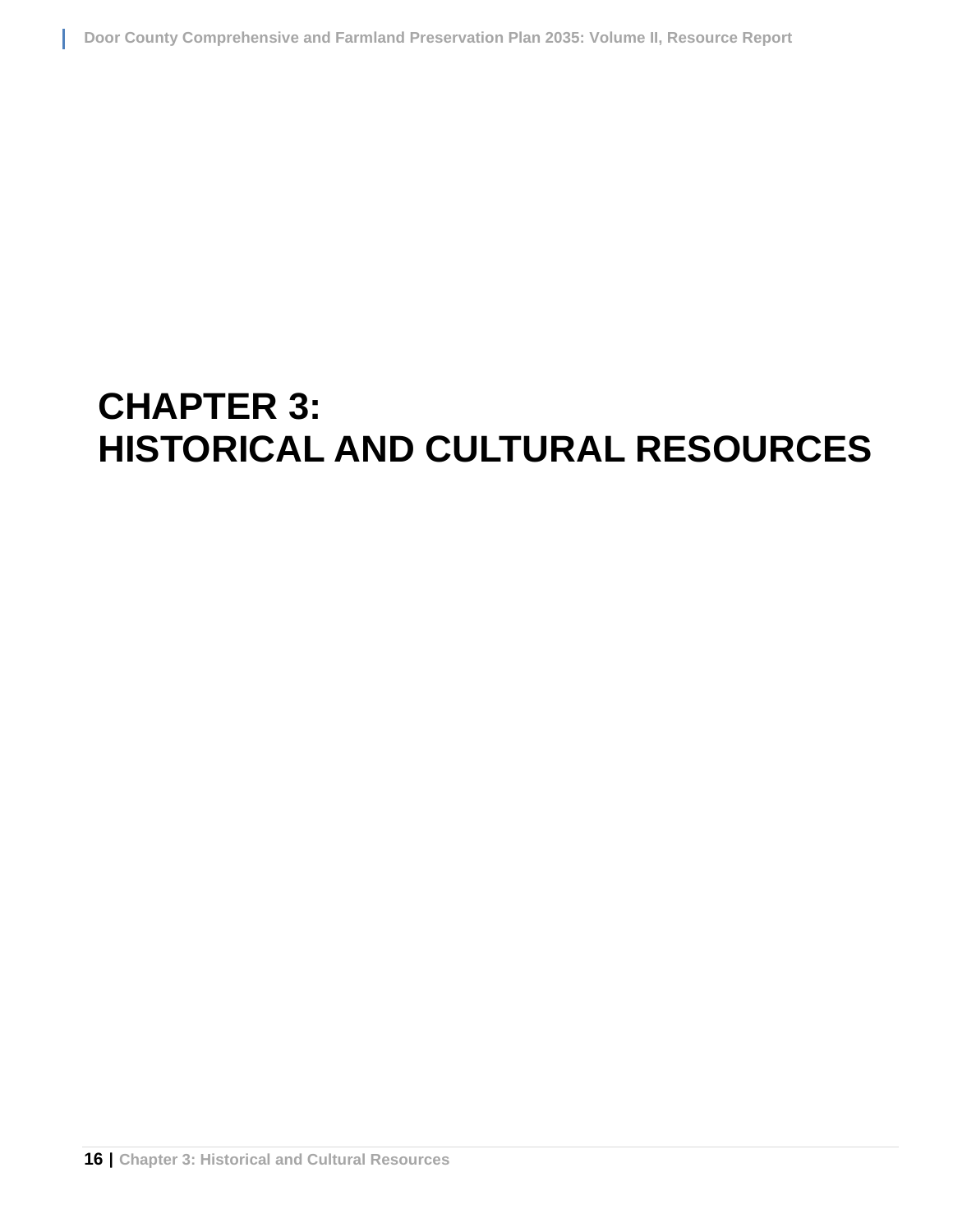# **INTRODUCTION**

This chapter begins by briefly discussing Door County's "community character," which is intertwined with many of the county's historical and cultural resources. It then provides a brief history of the county's residents and its development, followed by an inventory of the historical resources in Door County. Included are discussion of the county's historical associations; the area's maritime history and maritime museums, lighthouses, and shipwrecks; general museums; archaeological sites; sites on the state and/or federal historic registries; and cemeteries. Finally, this chapter provides an inventory of cultural resources, such as cultural organizations, educational and cultural opportunities, visual and performing arts groups and venues, and festivals.

## **COMMUNITY CHARACTER**

Community character is defined by a variety of sometimes intangible factors, including the people living in the area, the visual character of the area, and the quality of life and experiences offered to residents and visitors. Door County's community character was ranked as either the county's highest or secondhighest asset during the public input exercises conducted at the county-wide visioning sessions held between 2006 and 2007. As is evidenced by the lists below of responses from residents at those visioning meetings, all aspects of community character – the people, the visual attributes, and the general quality of life as well as the county's specific historical and cultural resources – define or exemplify life in Door County.

Character of the People:

- Volunteerism caring community
- Social conscience caring about each other, sense of community
- Diversity of skills and interests
- Stable religious community
- Community pride
- Work ethic
- Good base of retirees to help with cultural and educational activities

Visual Character:

- Beautiful scenery, rural setting, natural/pastoral areas
- Rural farmland and buildings
- Scenic vistas
- Rural scenic beauty
- Character of the original town centers
- Quaintness and uniqueness of villages

#### Quality of Life:

- Small-town character peaceful lifestyle (as opposed to hectic urban lifestyle)
- Fellowship of community people are supportive and close-knit
- Sense of peace
- Safe, healthy, tight-knit community
- Low crime rate/safety
- Low population density
- Slow population growth
- Diverse communities; diversity between rural and tourist areas/community centers
- Cities and villages
- Big-city amenities in a small-town setting
- Clean environment
- Good human service agencies
- Small government footprint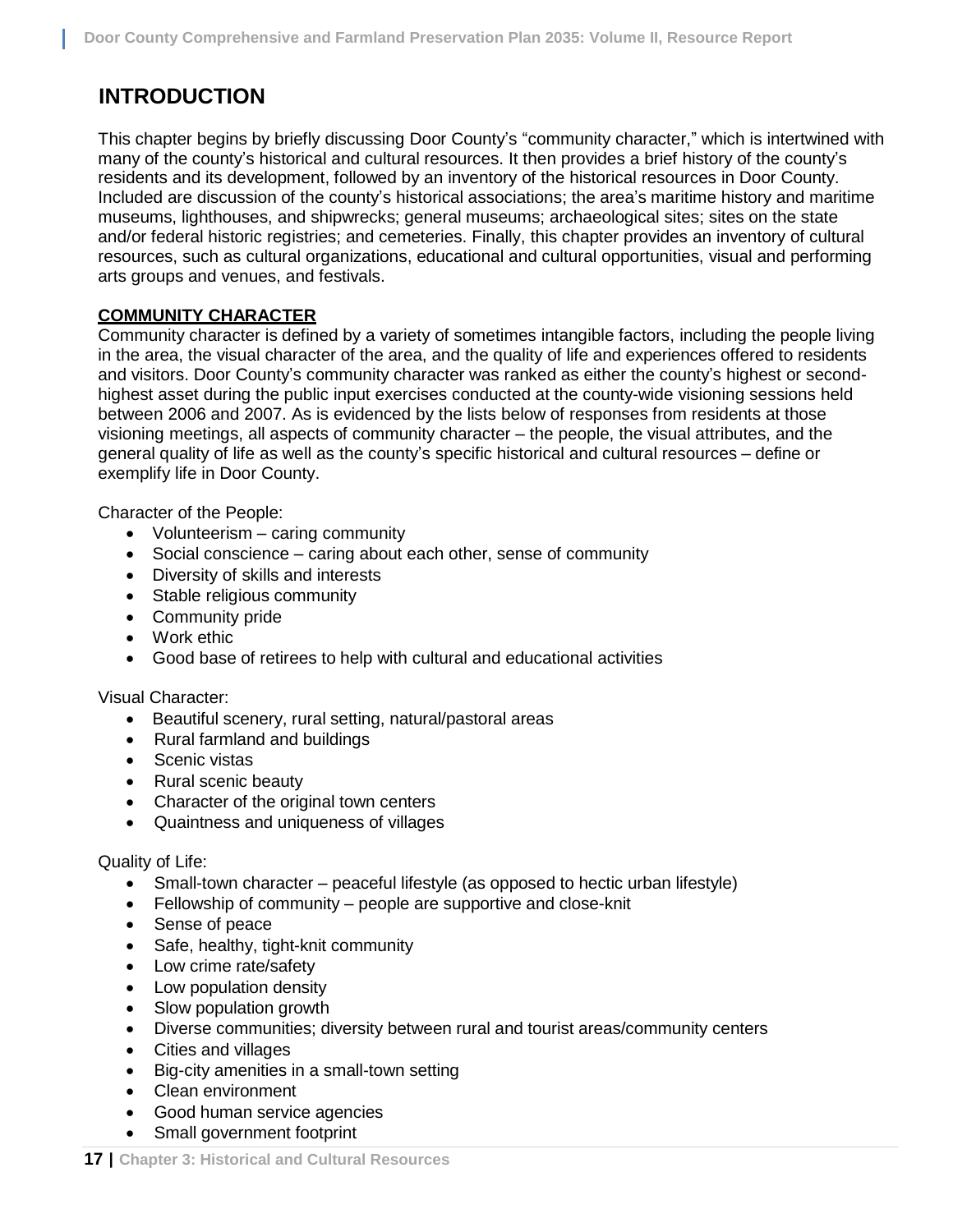Large tax base

Historical and Cultural Resources:

- Agricultural heritage and setting
- Arts, music, theatre, galleries, authors, museums
- Arts and cultural resources talented mix of people as well as places/organizations
- History and architecture
	- o Maritime history and museums, shipwrecks, lighthouses
	- o Influence of Belgian and other ethnic groups
	- o Michigan Street Bridge
	- o Historic buildings throughout the county

# **HISTORICAL RESOURCES**

## **BRIEF HISTORY OF DOOR COUNTY**

Humans have inhabited the Door Peninsula for approximately 11,500 years. The area now known as Door County was first visited or settled by numerous Indian tribes, including the Menominee, Winnebago, Outagamie, Iroquois, Sauk, Ottowa, Illinois, Chippewa, and Pottawatomie. These Native American peoples lived in the area, fished the waters, and hunted in the woodlands for centuries before European settlers visited or migrated into the Great Lakes region. Door County's name is derived from Native Americans' description of the dangerous six-mile-wide passage between Lake Michigan and Green Bay. The French translated the Native American phrase for the passage to "La Porte des Morts"; literally, in English, "The Door of Death" (now most often called Death's Door).

The earliest recorded history for the area begins with French explorer Jean Nicolet landing on Door County islands in 1634, with the first permanent white settlers arriving in the 1830s. Between 1860 and 1870, the population of the county increased from 2,948 to 4,919 people. Lumbering, fishing, and shipbuilding were the predominant businesses during the last half of the 19<sup>th</sup> century. Due to its rocky soil, the county's land was generally not suitable for farming crops, but it was good for growing fruit trees, such as apple and cherry. Tourism also became an important economic activity, with early tourists arriving primarily by steamboat and motorized vehicles. Door County has remained an attractive tourist destination, with tourism comprising a significant portion of the county's economic activity today.

Table 3.1 provides a timeline of some events of historical importance to the county's culture and economy.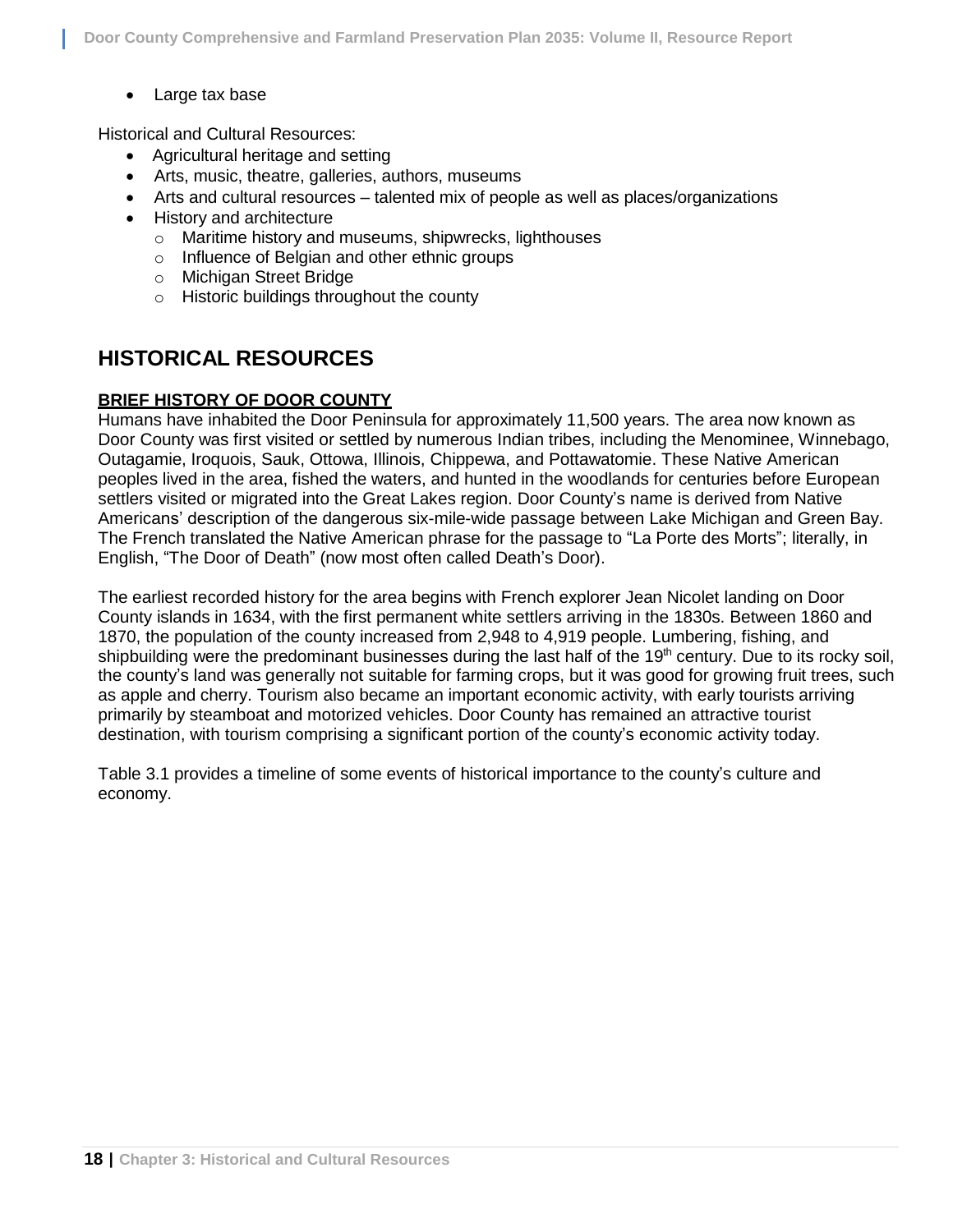| Year         | <b>Event</b>                                                                                                                                                |  |  |  |  |  |
|--------------|-------------------------------------------------------------------------------------------------------------------------------------------------------------|--|--|--|--|--|
| 1634         | Jean Nicolet lands on Door County islands.                                                                                                                  |  |  |  |  |  |
| 1665         | Radisson and Grosseliers winter here with Pottawatomis; establish fur trading business.                                                                     |  |  |  |  |  |
| 1669         | Father Claude Allouez winters with Pottawatomis. First to write of "La Portage des Eturgeons," the                                                          |  |  |  |  |  |
|              | area now known as Sturgeon Bay.                                                                                                                             |  |  |  |  |  |
| 1673         | Father James Marquette, missionary and explorer, and Louis Joliet stop in county for 3 months.                                                              |  |  |  |  |  |
| 1679         | Robert La Salle visits on ship "Griffin."                                                                                                                   |  |  |  |  |  |
|              | circa 1690 Nicholas Perrot visits Pottawatomies on Washington Island.                                                                                       |  |  |  |  |  |
| 1720         | Father Pierre de Charlevoix, Jesuit, visits and writes of area.                                                                                             |  |  |  |  |  |
| 1816         | American troops from Mackinac visit and name Washington Harbor for their flagship.                                                                          |  |  |  |  |  |
| 1817         | Stone quarry operating at Bowyer Bluff on Washington Island.                                                                                                |  |  |  |  |  |
| 1835         | First white settlers to the county, Increase and Mary Ann Claflin, build a cabin at Little Sturgeon                                                         |  |  |  |  |  |
|              | (located in what is now Town of Gardner).                                                                                                                   |  |  |  |  |  |
| 1836         | First lighthouse in county, Pottawatomi, built on Rock Island.                                                                                              |  |  |  |  |  |
|              | First commercial fishing in the county established by Rock and Washington Island settlers.                                                                  |  |  |  |  |  |
| 1846         | Asa Thorp arrives in Fish Creek. In 1855, he builds the first commercial pier in the county there.                                                          |  |  |  |  |  |
|              | circa 1850 Commercial stone quarry operations established around the county, many around Sturgeon Bay.                                                      |  |  |  |  |  |
| 1850s        | First house built in Sturgeon Bay, by Robert Graham.                                                                                                        |  |  |  |  |  |
|              | Commercial lumbering of pine and cedar begins, continuing for approximately 40 years.                                                                       |  |  |  |  |  |
|              | Norwegian Moravians settle Ephraim and Sturgeon Bay.                                                                                                        |  |  |  |  |  |
|              | Belgians settle in southern Door County, primarily in what are now the Towns of Union, Brussels, and                                                        |  |  |  |  |  |
|              | Forestville.                                                                                                                                                |  |  |  |  |  |
|              | Sawmill established by Freeland B. Gardner at Little Sturgeon.                                                                                              |  |  |  |  |  |
| 1851         | Door County created as a separate governmental entity by act of the legislature (previously part of                                                         |  |  |  |  |  |
|              | Brown County), with Baileys Harbor as county seat.                                                                                                          |  |  |  |  |  |
| 1856         | First school in the county recognized by the state, in Sturgeon Bay (the few previous schools were                                                          |  |  |  |  |  |
|              | private and informal in structure and schedule).                                                                                                            |  |  |  |  |  |
| 1857         | First church in the county - Ephraim Moravian Church - constructed.                                                                                         |  |  |  |  |  |
| 1860<br>1862 | First ferry begins providing service across Sturgeon Bay.<br>First orchard (apples) set out in the county, by Swiss immigrant Joseph Zettel, in the Town of |  |  |  |  |  |
|              | Sevastopol on land currently the site of THE Farm.                                                                                                          |  |  |  |  |  |
|              | First newspaper - Door County Advocate - established by Joseph Harris, Sr., with 104 subscribers.                                                           |  |  |  |  |  |
|              | circa 1870 Germans settle in what are now Towns of Baileys Harbor, Forestville, Liberty Grove, and Nasewaupee.                                              |  |  |  |  |  |
|              |                                                                                                                                                             |  |  |  |  |  |
|              | Icelanders join Scandinavians on Washington Island.                                                                                                         |  |  |  |  |  |
| 1871         | Fire destroys lives (128) and property in southern Door County within hours of Chicago Fire.                                                                |  |  |  |  |  |
|              | circa 1872 Lime kiln established at Little Sturgeon.                                                                                                        |  |  |  |  |  |
|              | Telegraph line installed between Two Rivers and Sturgeon Bay.<br>mid-1870s Ice harvesting business and storage house established, at Little Sturgeon.       |  |  |  |  |  |
| 1878         | First unit of the Door County Court House built, in Sturgeon Bay, at a cost of \$12,500. (Previous court                                                    |  |  |  |  |  |
|              | house, dedicated in 1860, was a converted hotel in Sturgeon Bay.) It was subsequently torn down in                                                          |  |  |  |  |  |
|              | 1991.                                                                                                                                                       |  |  |  |  |  |
| 1879         | Sturgeon Bay to Lake Michigan canal opens for sizable vessels (work began 1872).                                                                            |  |  |  |  |  |
| 1880s        | First banks established in the county.                                                                                                                      |  |  |  |  |  |
| 1881         | Thomas Smith and John Leathem form schooner and barge repair business.                                                                                      |  |  |  |  |  |
| 1890s        | First tourist steamboats arrive in Northern Door.                                                                                                           |  |  |  |  |  |
|              | First canning company, "Reynolds Preserving," established in the county, in Sturgeon Bay.                                                                   |  |  |  |  |  |
| 1894         | Railroad lines completed - "Ahnapee and Western" - connecting Sturgeon Bay to Green Bay. The                                                                |  |  |  |  |  |
|              | line includes a bridge across Sturgeon Bay.                                                                                                                 |  |  |  |  |  |
| 1898         | First "true" shipyard – one focused on building ships to sell to others – established in the county, by                                                     |  |  |  |  |  |
|              | August Riebolt and Joseph Wolter, located in Sturgeon Bay.                                                                                                  |  |  |  |  |  |
|              |                                                                                                                                                             |  |  |  |  |  |

#### **Table 3.1: Timeline of Historic Events in Door County**

 $\Box$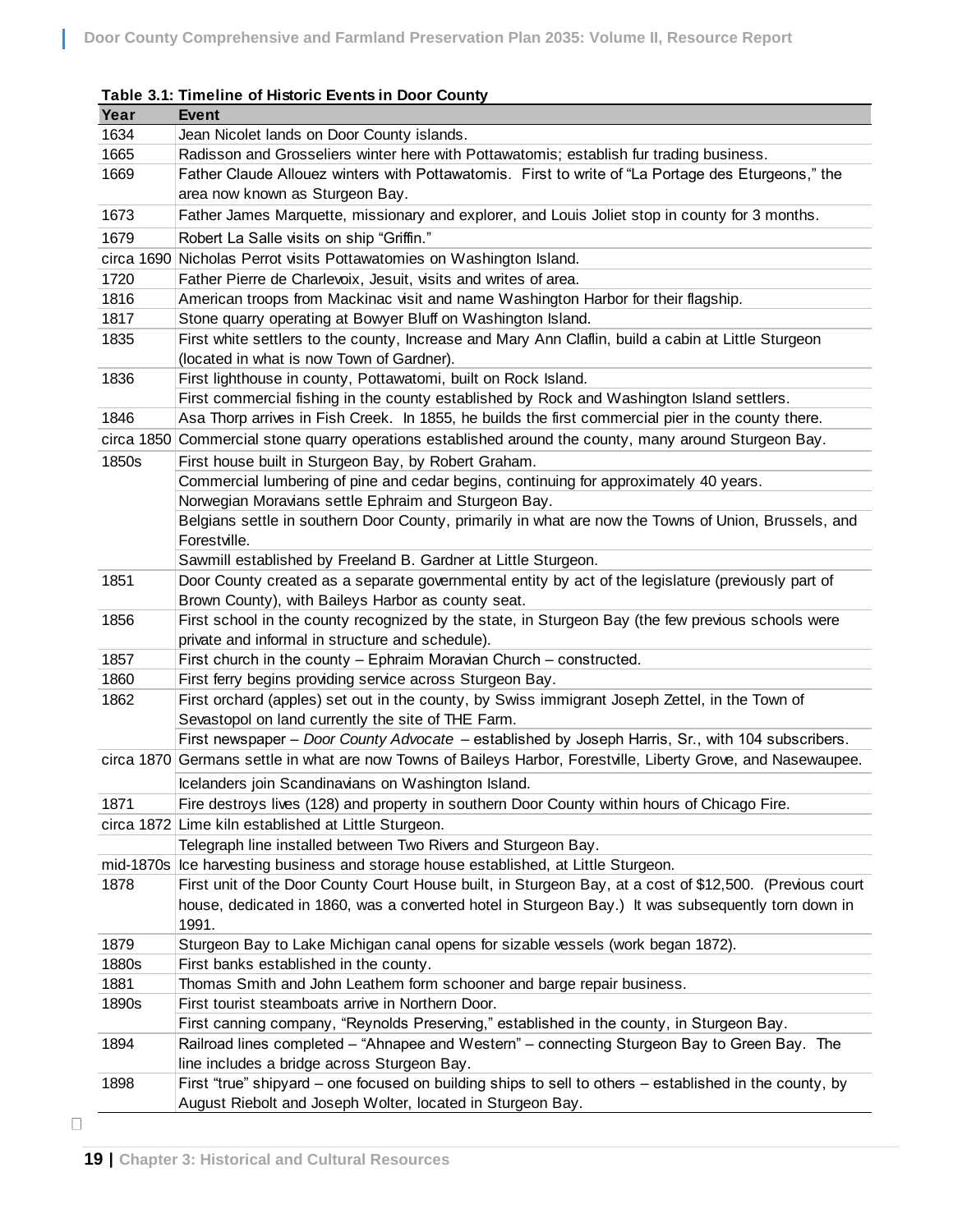| Year  | <b>Event</b>                                                                                           |  |  |  |  |
|-------|--------------------------------------------------------------------------------------------------------|--|--|--|--|
| early | Highway improvements – surfacing with crushed stone and grading – encourage increased tourism via      |  |  |  |  |
| 1900s | motor vehicles.                                                                                        |  |  |  |  |
| 1909  | First state park – Peninsula State Park – established in the county.                                   |  |  |  |  |
|       | circa 1917 First milk processing (condensing and canning) plant established, in Sturgeon Bay.          |  |  |  |  |
|       | First cherry canning operations established, by Reynolds Preserving, in Sturgeon Bay.                  |  |  |  |  |
| 1922  | Summer art classes taught by Chicago Art Institute staff held in Baileys Harbor.                       |  |  |  |  |
|       | Summer music classes taught by Lawrence Conservatory of Music staff in Idlewild.                       |  |  |  |  |
| 1931  | Dedication of the first highway bridge across Sturgeon Bay (downtown, Michigan Street Bridge).         |  |  |  |  |
|       | Previous crossings were via railroad bridge or boat.                                                   |  |  |  |  |
| 1935  | Founding of The Clearing and Peninsula Players.                                                        |  |  |  |  |
|       | 1941-1945 Sturgeon Bay shipyards boom during World War II.                                             |  |  |  |  |
| 1946  | Peak year of cherry production in Door County with 43 million pounds of cherries produced.             |  |  |  |  |
| 1949  | Lake-to-Lake Milk Cooperative starts collecting milk in Door County, providing a Grade A milk market   |  |  |  |  |
|       | for dairy farmers.                                                                                     |  |  |  |  |
| 1950s | Some zoning in place at county level, administered by county clerk.                                    |  |  |  |  |
| 1960  | A Swedish freighter hits the bridge in Sturgeon Bay, knocking it out of commission for 18 days and     |  |  |  |  |
|       | spurring demand for a second bridge.                                                                   |  |  |  |  |
| 1965  | Founding of Peninsula Art School (now Peninsula School of Art).                                        |  |  |  |  |
| 1968  | Railroad discontinues service to Door County.                                                          |  |  |  |  |
|       | County of Door enacts comprehensive zoning, including shoreland zoning per state statute.              |  |  |  |  |
| 1969  | National Geographic prints article on Door County titled "A Kingdom So Delicious."                     |  |  |  |  |
| early | First multi-family developments with condominium-style ownership established in the county.            |  |  |  |  |
| 1970s |                                                                                                        |  |  |  |  |
| 1971  | Manitowoc Company buys shipyard from Christy Corporation and greatly increases production,             |  |  |  |  |
|       | including the construction of 1000-foot ore carriers.                                                  |  |  |  |  |
| 1978  | Bayview Bridge dedicated.                                                                              |  |  |  |  |
| 1983  | Sherwood Point Lighthouse, the last manned lighthouse on the Great Lakes, is automated.                |  |  |  |  |
| 1995  | Peterson Builders, Inc., long-standing local shipyard business, launches its last boat, a crane barge. |  |  |  |  |
|       | Two shipbuilders remain (Palmer Johnson and Bay Shipbuilding).                                         |  |  |  |  |

#### **Table 3.1: Timeline of Historic Events in Door County (continued)**

*Source: George Evenson, Door County Historian.*

## **HISTORICAL ASSOCIATIONS AND ARCHIVES**

Door County has many associations dedicated to the preservation of the county's historic sites and artifacts, including:

- Baileys Harbor Historical Society
- Citizens for Our Bridge, Inc.
- Door County Historical Society
- Door County Maritime Museum & Lighthouse Preservation Society
- Egg Harbor Historical Society, Inc.
- Ephraim Historical Foundation, Inc.
- Friends of Plum and Pilot Islands
- Friends of Rock Island
- Gibraltar Historical Association
- Jacksonport Historical Society
- Liberty Grove Historical Society
- Peninsula Belgian American Club
- Sister Bay Historical Society, Inc.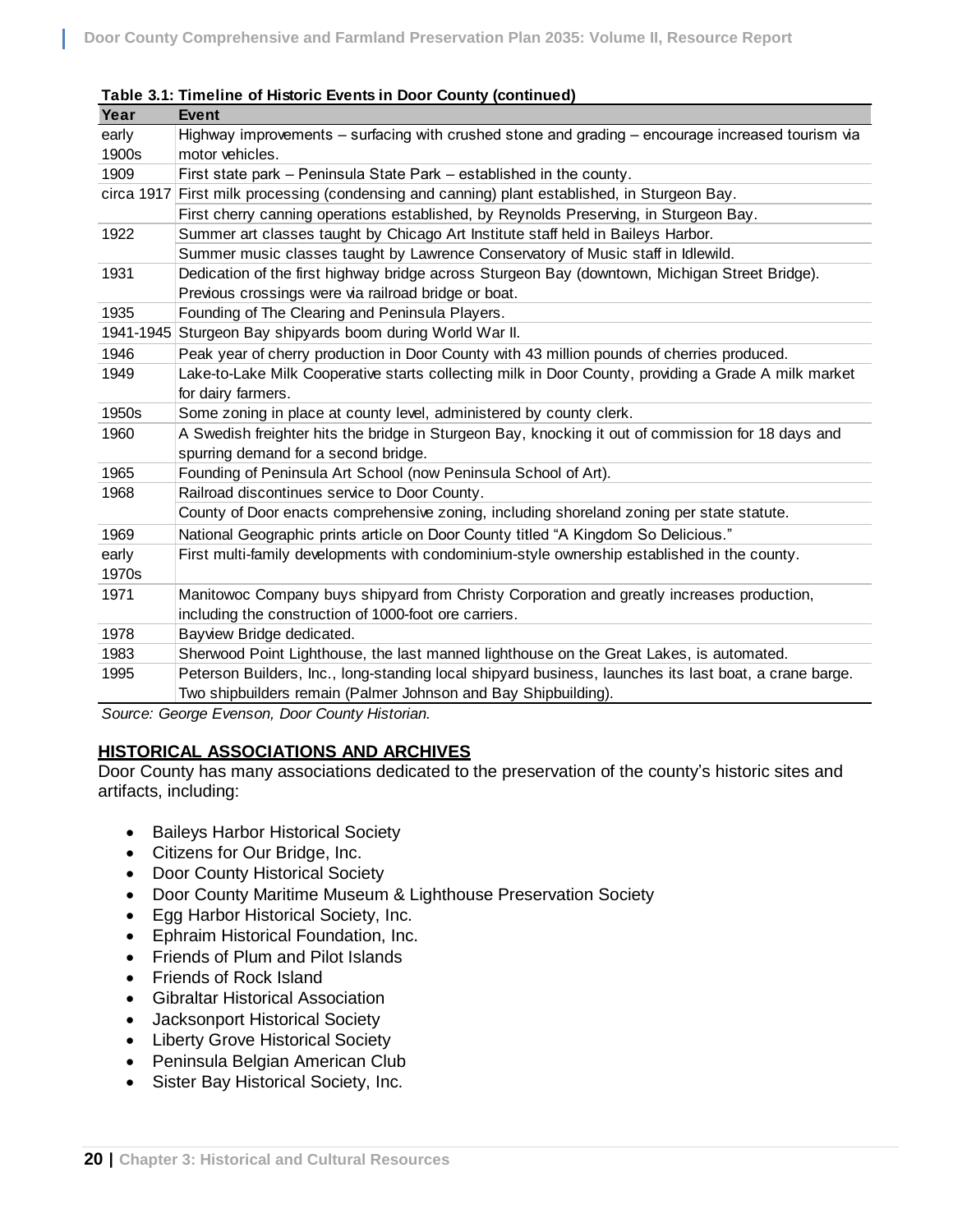Door County also has three archival resources housing a variety of information about the history of the county and its residents.

- Door County Archives: Located at the Door County Maritime Museum in Sturgeon Bay, the purpose of the Door County Archives is to secure, maintain, and make accessible to scholars and other interested persons the official records of county organizations and agencies, and other records and photos of historical value relating to life in Door County.
- Door County Library Laurie History Room: The Laurie History Room of the Door County Library Sturgeon Bay branch offers an extensive genealogy and local history collection. Resources available include: local newspapers on microfilm dating back to 1862 (also available on-line); obituary, cemetery, and marriage indexes; historical books and materials, including biographies; city directories; high school and college yearbooks; a census database, as well as federal and state censuses on microfilm; plat maps; and works by local authors.
- Washington Island Archives: Located in the Washington Island Community Center, the Washington Island Archives is a repository for Town of Washington records, including tax records; school records; Census, cemetery, and genealogical records; publications produced on the island as well as island articles submitted to the *Door County Advocate*; and pictures, maps, audio tapes, and video tapes.

## **MARITIME HISTORY**

Humans have used for centuries the waters of Lake Michigan, Green Bay, and Sturgeon Bay Canal surrounding the Door Peninsula as a source of food and as routes for transportation and trade. Native Americans originally fished and hunted these waters for beaver, whitefish, and trout, and later established a water route for fur trade with people living in what is now Canada. French explorers and fur traders eventually moved to the area, opening more trade routes between Door County and Canada and replacing small canoes with large ships. In the 1850s, the shipping industry in the county thrived due to demand from the outside world for pine logs, lime, cedar, cord wood, telephone poles, railroad ties, hemlock bark, and, later, stone and potatoes. Door County's commercial fishing and shipbuilding industries were also established in the 1850s; by 1882, there were roughly sixty shipping piers located around the county.

Although the bays and lakes are no longer the main travel route to and from Door County, the waters surrounding the peninsula continue to fuel the economy through shipbuilding, commercial fishing, and water-based recreational opportunities. Today, sport and commercial fishermen travel the waters in search of a variety of catch. Shipbuilders have grown from small shipyards into large, thriving industries, while other marine-related companies derive their livelihood directly from the water or indirectly from the marine industry. The lighthouses, shipwrecks, and maritime museums that illustrate the county's rich maritime history help fuel the county's tourism industry.

#### **Wisconsin's Maritime Trails Program**

Wisconsin's Maritime Trails program, a collaborative effort between the Wisconsin Historical Society and the University of Wisconsin Sea Grant Institute, works to document, preserve, and protect the state's submerged archaeological sites. The program uses Web sites, interpretive signage, public presentations, and shipwreck moorings to encourage divers, snorkelers, boaters, maritime enthusiasts, and tourists to visit and enjoy the state's diverse collection of maritime resources. More information about the following Door County museums, lighthouses, and shipwrecks may be found on the Maritime Trails Web site, listed in the Resources and Further Information section at the end of this chapter.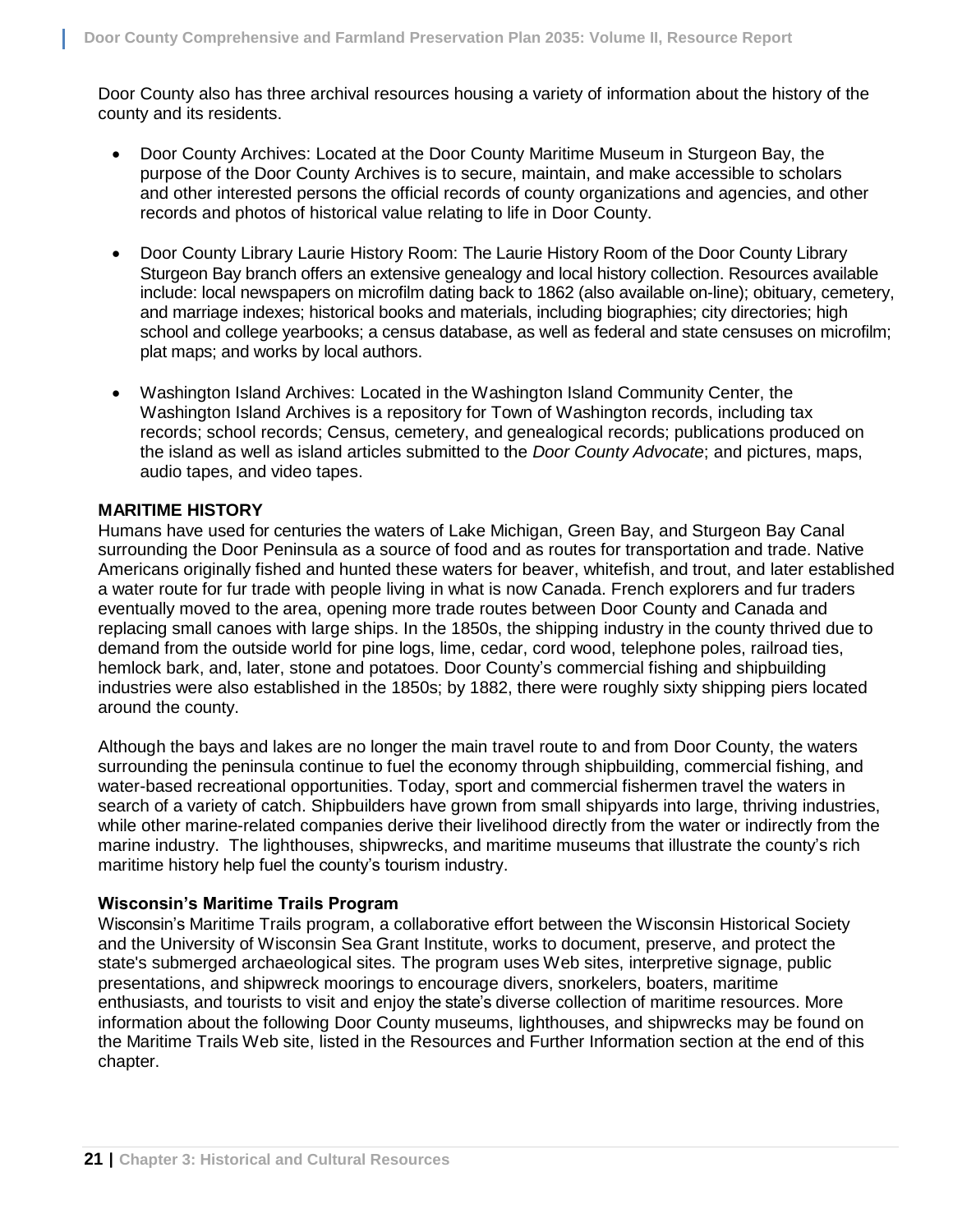#### **Maritime Museums**

The Door County Maritime Museum was founded in 1969 by a group of commercial fishermen in Gills Rock. That museum opened its doors to the public in 1975, followed the next year by a small maritime museum in Sturgeon Bay. In 1997, a 20,000 square foot facility was constructed to replace the original Sturgeon Bay museum.

The organization overseeing operation of the museums expanded its name in the summer of 2002 to The Door County Maritime Museum & Lighthouse Preservation Society, Inc. in order to clarify and solidify its role in preserving the lighthouses of Door County. The museum has also operated the Cana Island Lighthouse since 1975.

In addition to the displays and exhibits at each museum location, the organization conducts educational outreach, such as the Door County Lighthouse Walk, held each year in May or June, and the Classic and Wooden Boat Show, in August.

## **LIGHTHOUSES**

Door County has ten lighthouse locations, listed in Table 3.2. Note that the Cana Island, Chambers Island, and Pilot Island lighthouses are all on the State and National Registers of Historic Places.

|  | Table 3.2: Door County Lighthouses |
|--|------------------------------------|
|  |                                    |

|                                          | Location          |
|------------------------------------------|-------------------|
| <b>Name</b>                              | City/Village/Town |
| Baileys Harbor Range Lights (2 lights)   | T. Baileys Harbor |
| Cana Island Lighthouse                   | T. Baileys Harbor |
| Chambers Island Lighthouse               | T. Gibraltar      |
| Eagle Bluff Lighthouse                   | T. Gibraltar      |
| Old Baileys Harbor Light (Birdcage)      | T. Baileys Harbor |
| Pilot Island                             | T. Washington     |
| Plum Island Range Lights                 | T. Washington     |
| Pottawatomie Lighthouse (on Rock Island) | T. Washington     |
| Sherwood Point                           | C. Sturgeon Bay   |
| Sturgeon Bay Canal Station (2 lights)    | C. Sturgeon Bay   |

*Source: Source: Door County Maritime Museum and Door County Historical Museum.*

#### **SHIPWRECKS**

There are 211 shipwrecks in the waters around Door County, according to the Wisconsin Historical Society (WHS) Shipwreck Database. Nine shipwrecks are listed on the state and national registers of historic places and have historic markers (signs posted on land near the wreck site). (See Table 3.4.) Eight shipwrecks are marked with WHS mooring buoys, which make the sites more accessible and safer for divers. The moorings also help prevent anchor damage to fragile shipwreck structures.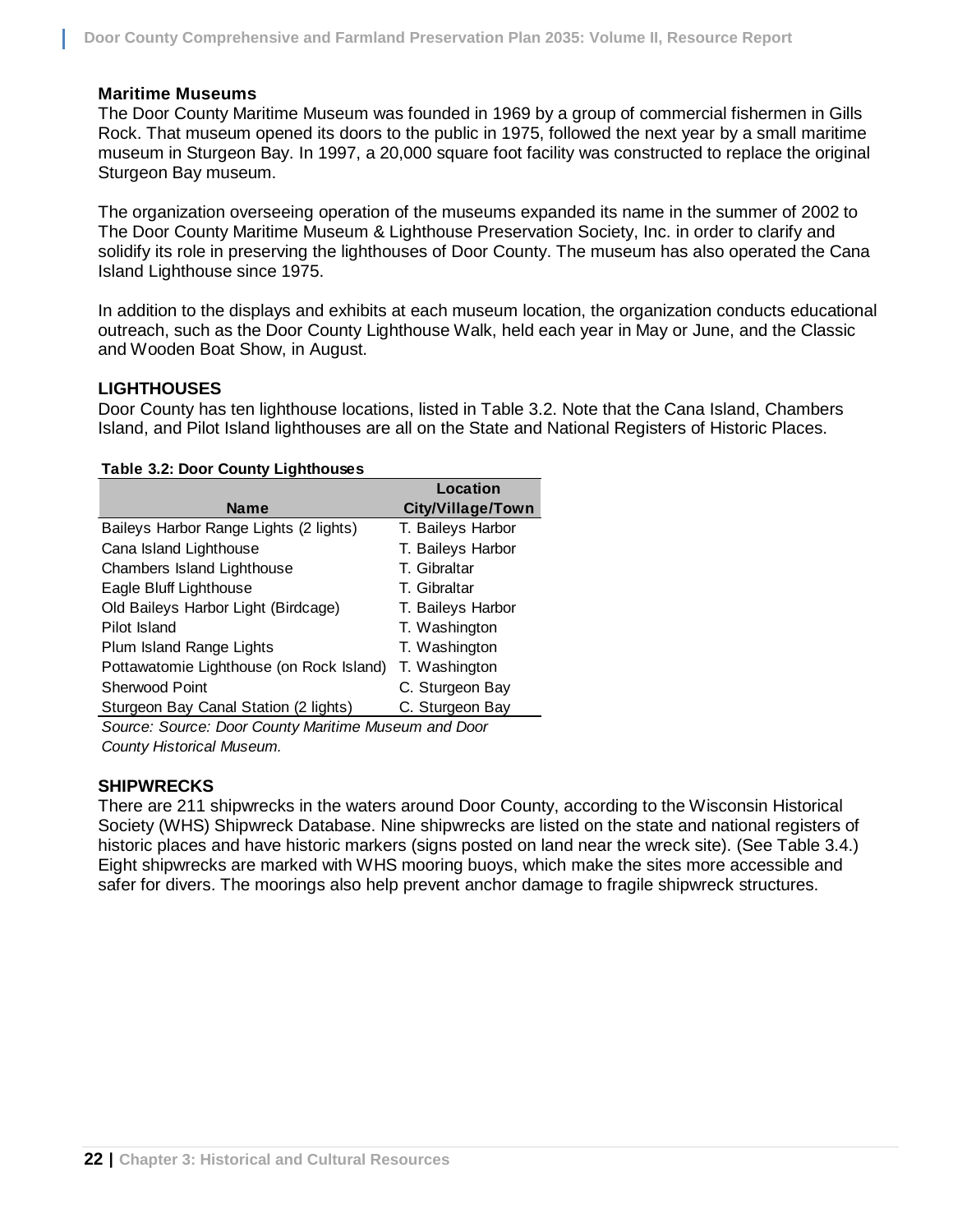## **MUSEUMS**

Table 3.3 lists Door County's museums and other historic sites that are open to the public for the viewing of historic buildings, artifacts, and/or artwork.

|  |  | Table 3.3: Door County Museums and Other Historic Sites |
|--|--|---------------------------------------------------------|
|  |  |                                                         |

| <b>Name</b>                                                                                                                                                           | <b>Location</b>               |  |
|-----------------------------------------------------------------------------------------------------------------------------------------------------------------------|-------------------------------|--|
| Bjorklunden Stavkirke (Chapel)                                                                                                                                        | Town of Baileys Harbor        |  |
| Cana Island Lighthouse                                                                                                                                                | Town of Baileys Harbor        |  |
| The Clearing                                                                                                                                                          | Town of Liberty Grove         |  |
| Corner of the Past/Old Anderson House Museum                                                                                                                          | Village of Sister Bay         |  |
| Door County Historical Museum                                                                                                                                         | City of Sturgeon Bay          |  |
| Door County Maritime Museum, Gills Rock                                                                                                                               | Town of Liberty Grove         |  |
| Door County Maritime Museum, Sturgeon Bay                                                                                                                             | City of Sturgeon Bay          |  |
| Eagle Bluff Lighthouse                                                                                                                                                | Peninsula State Park          |  |
| <b>Ephraim Foundation Museums</b>                                                                                                                                     | Village of Ephraim            |  |
| Anderson Barn Museum                                                                                                                                                  |                               |  |
| Anderson Store Museum                                                                                                                                                 |                               |  |
| Thomas Goodletson Cabin                                                                                                                                               |                               |  |
| Historic Iverson House                                                                                                                                                |                               |  |
| <b>Pioneer Schoolhouse</b>                                                                                                                                            |                               |  |
| The Svalhus                                                                                                                                                           |                               |  |
| <b>Erskine Root Cellar</b>                                                                                                                                            | Town of Jacksonport           |  |
| <b>Gibraltar Town Hall</b>                                                                                                                                            | Town of Gibraltar             |  |
| <b>Gus Klenke Garage</b>                                                                                                                                              | Town of Liberty Grove         |  |
| The Hardy Gallery (houses the Francis Hardy Center for the Arts)                                                                                                      | Village of Ephraim            |  |
| Historic Village at the Crossroads at Big Creek                                                                                                                       | City of Sturgeon Bay          |  |
| Jackson Harbor Maritime Museum                                                                                                                                        | Town of Washington            |  |
| Jacobsen Museum                                                                                                                                                       | Town of Washington            |  |
| Liberty Grove Historical Society Museum                                                                                                                               | Town of Liberty Grove         |  |
| Miller Art Museum                                                                                                                                                     | City of Sturgeon Bay          |  |
| The Historic Noble House                                                                                                                                              | Town of Gibraltar             |  |
| Pottawatomie Lighthouse                                                                                                                                               | Rock Island State Park        |  |
| <b>Thordarson Estate</b>                                                                                                                                              | <b>Rock Island State Park</b> |  |
| Washington Island Farm Museum                                                                                                                                         | Town of Washington            |  |
| Source: Door County Historical Museum.                                                                                                                                |                               |  |
| <u>ARCHEOLOGICAL AND HISTORIC SITES</u>                                                                                                                               |                               |  |
| <b>ARCHEOLOGICAL SITES</b>                                                                                                                                            |                               |  |
| The WHS has designated 15 archeological sites in Door County, 11 of which are maritime related. Of                                                                    |                               |  |
| four archaeological sites on land, two are restricted to discourage trespassing and looting, and to show                                                              |                               |  |
| respect for sites that may be sacred to others. The other two are found in state parks: the Rock Island                                                               |                               |  |
| Historic District and the Bay View Site at Whitefish Dunes. More information about Door County's                                                                      |                               |  |
| archeological sites may be found on the Wisconsin Historical Society's Web site, listed in the Resourd<br>and Further Information section at the end of this chapter. |                               |  |
|                                                                                                                                                                       |                               |  |
| NATIONAL AND STATE REGISTERS OF HISTORIC PLACES                                                                                                                       |                               |  |
| Both the National and State Registers of Historic Places include sites, buildings, structures, objects, a                                                             |                               |  |
| districts that are significant in national, state, or local history, architecture, archaeology, engineering,                                                          |                               |  |
| and culture. Properties are usually nominated for potential inclusion on the State Register and the                                                                   |                               |  |
| National Register at the same time. The process of getting a site approved for listing on the registries                                                              |                               |  |

## **ARCHEOLOGICAL AND HISTORIC SITES**

#### **ARCHEOLOGICAL SITES**

## **NATIONAL AND STATE REGISTERS OF HISTORIC PLACES**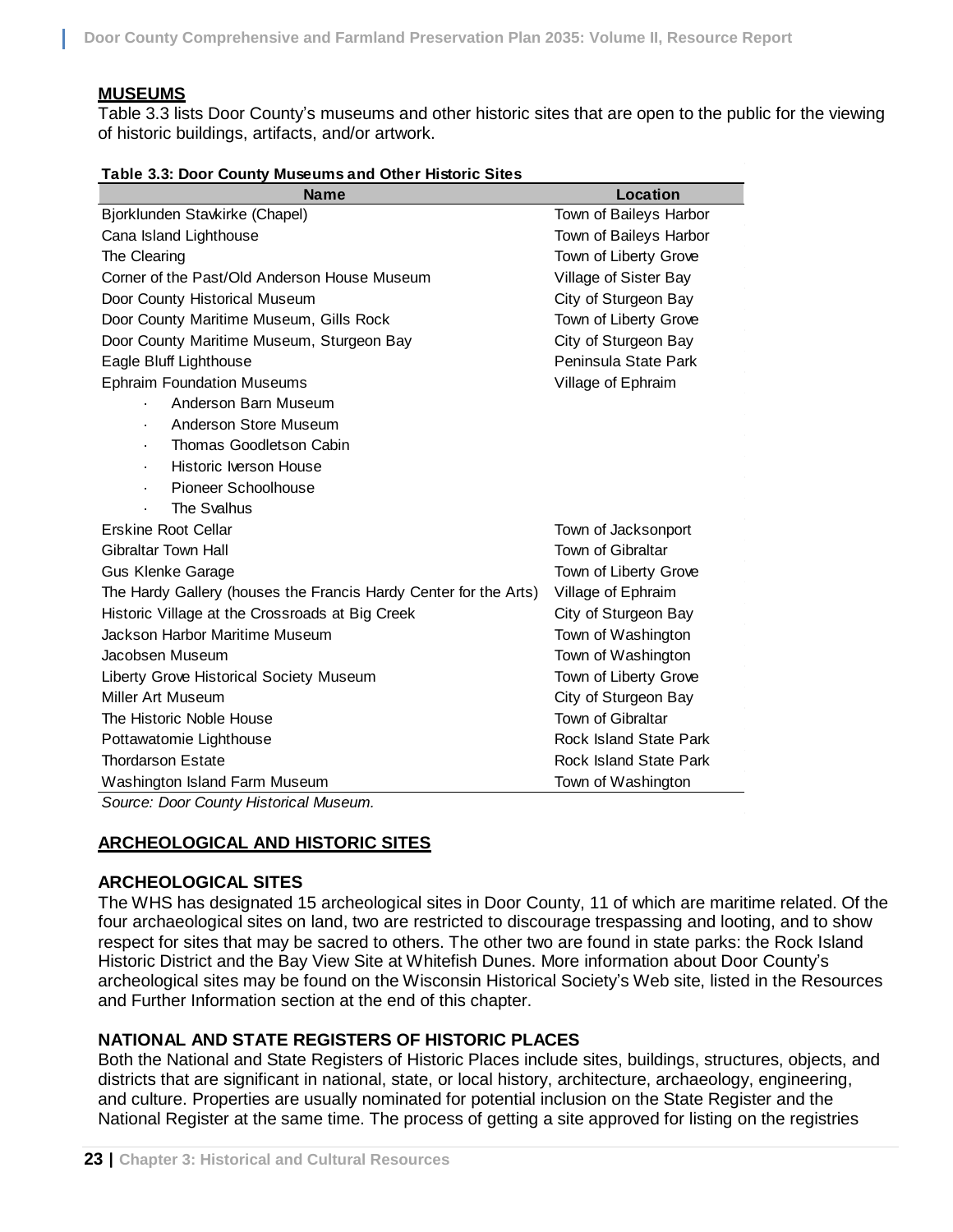can take up to 18 months.

Authorized under the National Historic Preservation Act of 1966, the National Register is part of a program to coordinate and support public and private efforts to identify, evaluate, and protect historic and archeological resources. The National Register is the official list maintained by the National Park Service in the U.S. Department of the Interior of historic properties in the United States deemed worthy of preservation. There are 66 places in Door County listed on the National Register. (See Table 3.4.)

Founded in 1846, two years before Wisconsin became the 30<sup>th</sup> state, WHS is tasked with maintaining the State Register, Wisconsin's official listing of state properties determined to be significant to Wisconsin's heritage. There are 65 places in Door County on the state register. (See Table 3.4.)

Owners of private property listed in the State and National Registers are not restricted in what they can do with the property, although certain activities such as demolition or historically inappropriate renovations would prompt removal of the property from registry lists. Benefits to a property owner of having a site listed on the registers include:

- eligibility for state and federal income tax credits for rehabilitating historic properties (up to 25% of total project cost);
- eligibility for federal grants, when available;
- consideration in the planning of federally assisted and state assisted projects, as well as projects of local governments and school boards, when those projects affect the property;
- eligibility to use the state's Historic Building Code, which may facilitate rehabilitation;
- qualification for state and federal charitable income tax deductions for the donation of historic preservation easements; and
- eligibility for official State Register of Historic Places plaques.

## **WISCONSIN'S ARCHITECTURE AND HISTORY INVENTORY**

As required by state law, WHS maintains a permanent record of historical and architectural information called the Architecture and History Inventory (AHI). WHS uses the AHI to identify properties that may qualify for the national and state historical registers and which may serve educational and tourism purposes. This database, which can change frequently, contains data on buildings, structures, and objects that illustrate Wisconsin's unique history. It documents a wide range of historic properties such as barns, log houses, metal truss bridges, and small town commercial buildings that create Wisconsin's distinct cultural landscape.

The AHI lists 1,578 sites in Door County. The creation of that list began in the mid-1970s when graduate school students did informal surveys by riding around in the county on bicycles, taking photos of places that looked historic. Since then, WHS has distributed grants to agencies such as Bay-Lake Regional Planning Commission and the Gibraltar Historical Society to conduct more systematic surveys of selected areas within the county. Other properties have been added to the list through federally funded projects that require notification of historical properties, such as the Highway 57 expansion, United States Department of Housing and Urban Development projects in the City of Sturgeon Bay, and the United States Coast Guard's involvement with maritime structures. Between 2004 and 2007, additional research was conducted in the Towns of Nasewaupee and Gardner by a local resident, resulting in the addition of 14 more sites to the AHI. For information on how to obtain copies of these studies, see the WHS information in the Resources and Further Information section at the end of this chapter.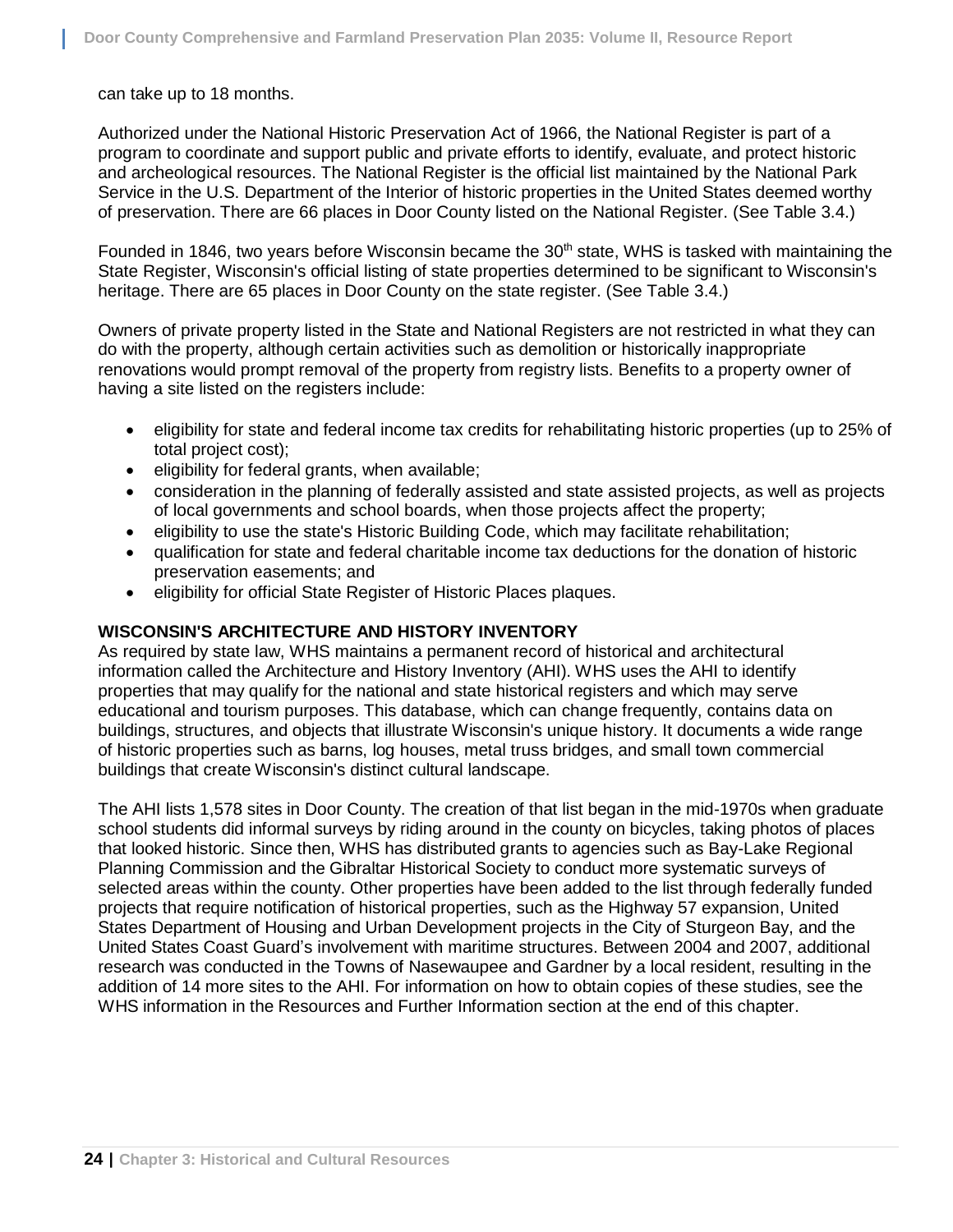| $\overline{\phantom{a}}$ able 5.4. National and state registers of mstoric Fraces, Door County | <b>Location</b>   |                 |
|------------------------------------------------------------------------------------------------|-------------------|-----------------|
| <b>Name</b>                                                                                    | City/Village/Town | Type*           |
| Anderson Dock Historic District                                                                | V. Ephraim        | <b>District</b> |
| <b>Baileys Harbor Range Lights</b>                                                             | T. Baileys Harbor | <b>District</b> |
| Baileys Harbor Town Hall - McArdle Library                                                     | T. Baileys Harbor | <b>Building</b> |
| Bohjanen's Door Bluff Pictographs                                                              | T. Liberty Grove  | Site            |
| Bouche, J.B., House                                                                            | T. Brussels       | <b>Building</b> |
| Bullhead Point Historical and Archeological District                                           | C. Sturgeon Bay   | <b>District</b> |
| Cana Island Lighthouse                                                                         | T. Baileys Harbor | <b>Building</b> |
| Cardy Site                                                                                     | C. Sturgeon Bay   | Site            |
| Carnegie Free Library (Sturgeon Bay Old Library)                                               | C. Sturgeon Bay   | <b>Building</b> |
| Chambers Island Lighthouse                                                                     | T. Gibraltar      | <b>Building</b> |
| Christina Nilsson (shipwreck)                                                                  | T. Baileys Harbor | Site            |
| Church of the Atonement                                                                        | T. Gibraltar      | <b>Building</b> |
| <b>Claflin Point Site</b>                                                                      | T. Gardner        | Site            |
| Clearing, The                                                                                  | T. Liberty Grove  | Site            |
| Cupola House                                                                                   | V. Egg Harbor     | <b>Building</b> |
| Draize, August, Farmstead                                                                      | T. Union          | <b>Building</b> |
| Eagle Bluff Lighthouse                                                                         | T. Gibraltar      | <b>Building</b> |
| Englebert, Frank and Clara, House                                                              | T. Brussels       | <b>Building</b> |
| Ephraim Moravian Church                                                                        | V. Ephraim        | <b>Building</b> |
| Ephraim Village Hall                                                                           | V. Ephraim        | <b>Building</b> |
| Falque, Joachine J., House                                                                     | T. Brussels       | <b>Building</b> |
| Fleetwing (shipwreck)                                                                          | T. Liberty Grove  | Site            |
| Frank O'Connor (bulk carrier/shipwreck)                                                        | T. Baileys Harbor | Site            |
| Free Evangelical Lutheran Church - Bethania Scandinavian                                       | V. Ephraim        | <b>Building</b> |
| Evangelical Lutheran Congregation                                                              |                   |                 |
| Gibraltar District School No. 2                                                                | V. Ephraim        | <b>Building</b> |
| Globe Hotel                                                                                    | T. Baileys Harbor | <b>Building</b> |
| Green Bay Sloop Shipwreck                                                                      | T. Sevastopol     | Site            |
| Hillside Hotel                                                                                 | V. Ephraim        | <b>Building</b> |
| Iverson, Andreas, House and First Public School                                                | V. Ephraim        | <b>Building</b> |
| Iris (shipwreck)                                                                               | T. Washington     | Site            |
| Jischke's Meat Market                                                                          | V. Sister Bay     | <b>Building</b> |
| Joint Brussels and Gardner Dristrict School Number One                                         | T. Brussels       | <b>Building</b> |
| Joys (shipwreck)                                                                               | T. Washington     | Site            |
| Larson, L. A., & Co. Store                                                                     | C. Sturgeon Bay   | <b>Building</b> |
| Little Lake Archeological District                                                             | T. Washington     | <b>District</b> |
| Louisiana (shipwreck)                                                                          | T. Washington     | Site            |
| Louisiana Street/Seventh Avenue Historic District                                              | C. Sturgeon Bay   | District        |
| Meridian (schooner) Shipwreck Site                                                             | T. Liberty Grove  | Site            |
| Monfils, Joseph, Farmstead                                                                     | T. Brussels       | <b>Building</b> |
| Murphy Farms Number 1                                                                          | T. Egg Harbor     | <b>Building</b> |
| Namur Belgian-American District                                                                | T. Union          | <b>District</b> |
| Noble, Alexander, House                                                                        | T. Gibraltar      | <b>Building</b> |
| Ocean Wave (shipwreck)                                                                         | T. Sevastopol     | Site            |
| Peterson, Peter, House                                                                         | V. Ephraim        | <b>Building</b> |
| Pilot Island Light                                                                             | T. Washington     | <b>Building</b> |
| Pilot Island NW Site                                                                           | T. Liberty Grove  | Site            |
| Plum Island Range Rear Light                                                                   | T. Washington     | Structure       |

| Table 3.4: National and State Registers of Historic Places, Door County |  |  |
|-------------------------------------------------------------------------|--|--|
|                                                                         |  |  |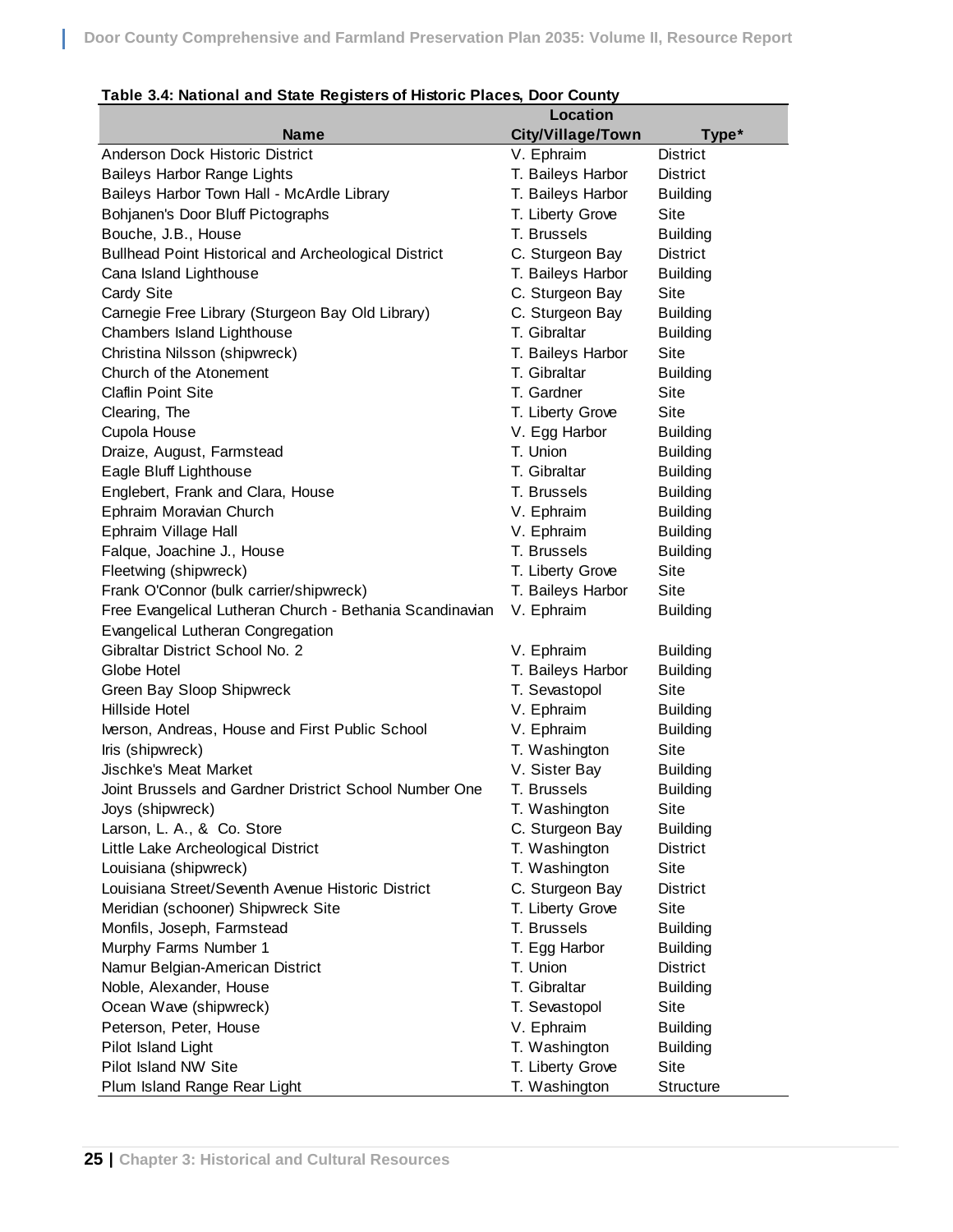|                                              | <b>Location</b>   |                  |
|----------------------------------------------|-------------------|------------------|
| <b>Name</b>                                  | City/Village/Town | Type*            |
| Porte des Morts Site                         | T. Liberty Grove  | Site             |
| Pottawatomie Lighthouse                      | T. Washington     | <b>Building</b>  |
| Rock Island Historic District                | T. Washington     | Site             |
| Sherwood Point Light Station                 | T. Nasewaupee     | <b>Building</b>  |
| Sturgeon Bay Bridge                          | C. Sturgeon Bay   | <b>Structure</b> |
| Sturgeon Bay Canal Lighthouse                | C. Sturgeon Bay   | <b>Structure</b> |
| Sturgeon Bay Post Office                     | C. Sturgeon Bay   | <b>Building</b>  |
| Third Avenue Historic District               | C. Sturgeon Bay   | <b>District</b>  |
| <b>Thordarson Estate Historic District</b>   | T. Washington     | <b>District</b>  |
| Thorp, Freeman and Jesse, House and Cottages | T. Gibraltar      | <b>Building</b>  |
| Vangindertahlen, Louis, House                | T. Brussels       | <b>Building</b>  |
| <b>Vorous General Store</b>                  | T. Gibraltar      | <b>Building</b>  |
| <b>Water Tower</b>                           | T. Washington     | <b>Building</b>  |
| Welcker's Resort Historic District           | T. Gibraltar      | <b>District</b>  |
| Whitefish Dunes - Bay View Site              | T. Sevastopol     | <b>District</b>  |
| Zachow, William, Farmstead                   | T. Liberty Grove  | <b>Building</b>  |
| Zahn, Albert, House/Bird's Park              | T. Baileys Harbor | <b>Building</b>  |
| Zahn, August, Blacksmith Shop and House      | T. Baileys Harbor | <b>Building</b>  |
| <b>National Register Only</b>                |                   |                  |
| Plum Island Life-Saving and Light Station    | T. Washington     | <b>District</b>  |
| Source: Wisconsin Historical Society, 2013.  |                   |                  |

#### **Table 3.4: National and State Registers of Historic Places, Door County (continued)**

\*Types of Places:

• A building is constructed to shelter human activity. Examples include houses, barns, and commercial buildings.

• A site is the location of a significant event or a place of occupation or activity. It has historic value regardless of existing structures or buildings. Examples include shipwrecks, archaeological sites, and parks.

• A structure is made for purposes other than shelter. Examples include bridges, boats and ships, and grain elevators.

• A district is a group of historically-related properties, like a neighborhood or a downtown.

## **CEMETERIES**

The third edition of *Cemeteries of Wisconsin* lists local cemeteries by geographic township and range. It ignores incorporated community boundaries, so cemeteries located in the villages and the City of Sturgeon Bay are included in the towns' totals. Table 3.5 lists all Door County cemeteries identified in *Cemeteries of Wisconsin*, plus others identified in county records. Other burial sites present in the county may not be listed here, particularly smaller, family cemeteries or unnamed cemeteries. Note that the Sturgeon Bay Library Laurie History Room has a list of all known persons buried in Door County.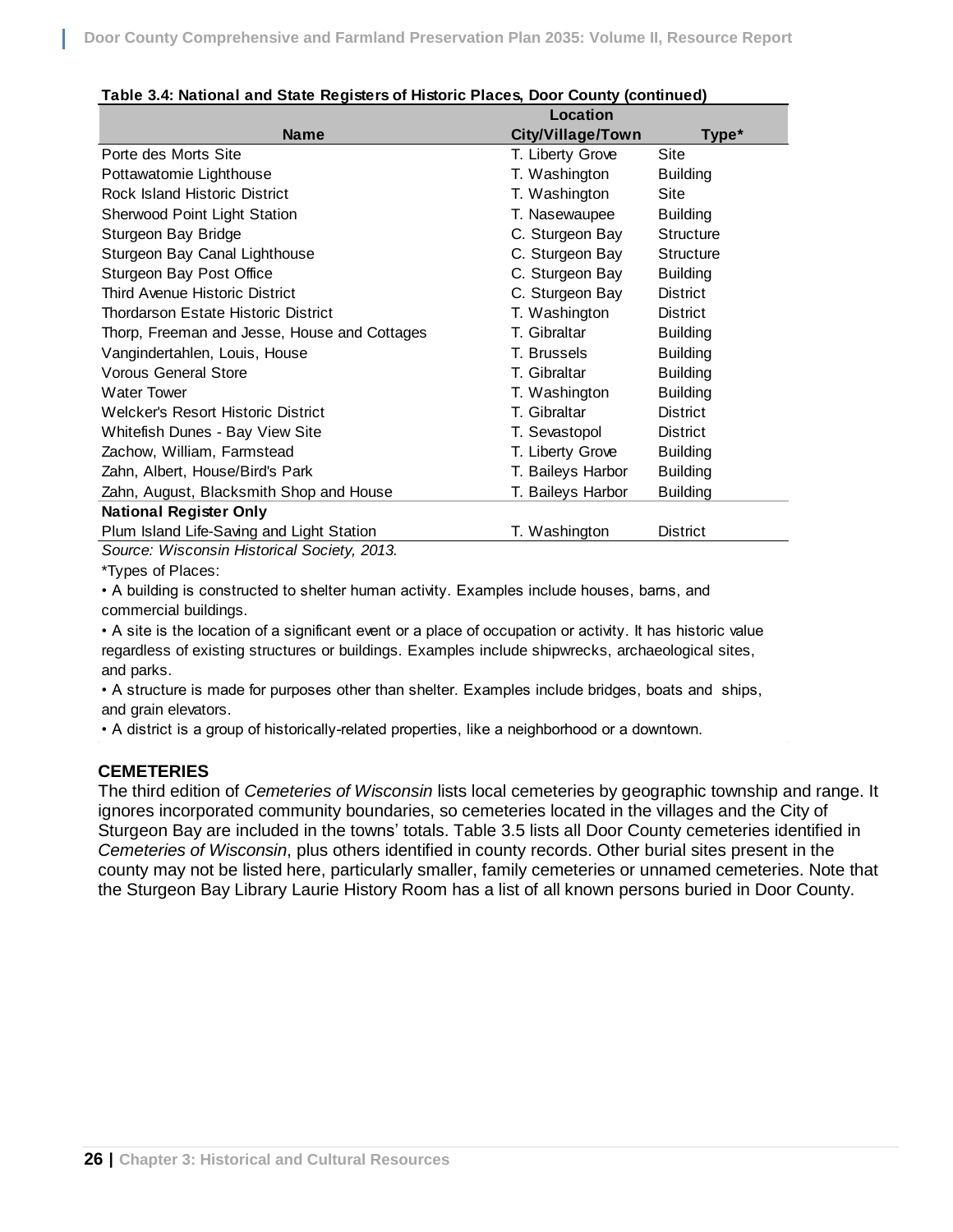| <b>Name</b>                          | <b>Location</b>   | <b>Name</b>                     | <b>Location</b>  |
|--------------------------------------|-------------------|---------------------------------|------------------|
| <b>Baileys Harbor</b>                | T. Baileys Harbor | <b>Stevenson Family</b>         | T. Gibraltar     |
| St. Mary of the Lake Catholic        | T. Baileys Harbor | St. Paul's Lutheran             | T. Gibraltar     |
| <b>Brussels Town Cemetery</b>        | T. Brussels       | Zion                            | T. Gibraltar     |
| <b>Emanuel's Lutheran Cemetery</b>   | T. Brussels       | Holy Nativity/Christ the King   |                  |
| St. Francis Xavier Catholic Cemetery | T. Brussels       | (Episcopalian)                  | T. Jacksonport   |
| St. Michael's Catholic Church        | T. Brussels       | Jacksonport Lakeview            | T. Jacksonport   |
| St. Hubert Catholic                  | T. Brussels       | St. Michael's Catholic          | T. Jacksonport   |
| White Star Church Cemetery           | T. Brussels       | Zion Lutheran                   | T. Jacksonport   |
| Clay Banks Town Cemetery             | T. Clay Banks     | <b>Ellison Bay</b>              | T. Liberty Grove |
| Tanum Lutheran Cemetery              | T. Clay Banks     | Liberty Grove                   | T. Liberty Grove |
| Egg Harbor                           | T. Egg Harbor     | <b>Little Sister</b>            | T. Liberty Grove |
| St. John the Baptist Catholic        | T. Egg Harbor     | Rowleys Bay                     | T. Liberty Grove |
| St. John the Baptist Catholic        | T. Egg Harbor     | St. Rosalia's Catholic          | T. Liberty Grove |
| <b>Brockhausen Cemetery</b>          | T. Forestville    | Sister Bay Moravian             | T. Liberty Grove |
| <b>Brown Church Cemetery</b>         | T. Forestville    | <b>Trinity Lutheran</b>         | T. Liberty Grove |
| <b>Emanuel Lutheran</b>              | T. Forestville    | Elton J. Schulties Memorial     | T. Nasewaupee    |
| Forest Lutheran Cemetery             | T. Forestville    | Haines ville Cemetery           | T. Nasewaupee    |
| Forestville                          | T. Forestville    | Pilgrim's Rest                  | T. Nasewaupee    |
| Holy Name of Mary Catholic           | T. Forestville    | St. Salan                       | T. Nasewaupee    |
| Maplewood                            | T. Forestville    | Salem                           | T. Nasewaupee    |
| St. Mary's Cemetery (Old) Cemetery   | T. Forestville    | Salem Luther Cemetery           | T. Nasewaupee    |
| St. Mary's, Holy Name of Mary        | T. Forestville    | Schumacher - Nasewaupee         | T. Nasewaupee    |
| St. Michael                          | T. Forestville    | Weckler - Pilgrims Rest         | T. Nasewaupee    |
| St. Peter's Lutheran Cemetery        | T. Forestville    | <b>Bayside</b>                  | T. Sevastopol    |
| Woller                               | T. Forestville    | Family Cemetery (abandoned)     | T. Sevastopol    |
| Geise Family                         | T. Gardner        | Mausoleum - Catholic            | T. Sevastopol    |
| Precious Blood Episcopal Cemetery    | T. Gardner        | St. John's Evangelical Lutheran | T. Sevastopol    |
| St. John the Baptist Spiritualist    | T. Gardner        | St. Joseph's Catholic           | T. Sevastopol    |
| St. Joseph Catholic Cemetery         | T. Gardner        | SS. Peter & Paul Catholic       | T. Sevastopol    |
| <b>Stevenson Pier Cemetery</b>       | T. Gardner        | Whitefish Bay                   | T. Sevastopol    |
| <b>Tornado Park</b>                  | T. Gardner        | Mt. Olive                       | T. Sturgeon Bay  |
| White Star Spiritualist Cemetery     | T. Gardner        | Shiloh                          | T. Sturgeon Bay  |
| Blossomburg                          | T. Gibraltar      | Sturgeon Bay/Samuelson Family   |                  |
| Bethany Lutheran                     | T. Gibraltar      | South Side/Circle Ridge         | T. Sturgeon Bay  |
| Claflin/Thorp                        | T. Gibraltar      | St. Francis Depaul              | T. Union         |
| Eagle Island                         | T. Gibraltar      | St. Mary of The Snow Catholic   |                  |
| Ephraim Moravian                     | T. Gibraltar      | (New)                           | T. Union         |
| <b>Evangelical United Brethen</b>    | T. Gibraltar      | Lighthouse                      | T. Washington    |
| Goodletson Family                    | T. Gibraltar      | <b>Rock Island Cemeteries</b>   | T. Washington    |
| Horseshoe Island (abandoned)         | T. Gibraltar      | Sand Beach                      | T. Washington    |
| Juddville                            | T. Gibraltar      | Washington Island Township      | T. Washington    |

## **Table 3.5: Cemeteries, Door County**

L

*Source: Cemetery Locations in Wisconsin 3rd Edition, 2005; Door County Land Information Office, 2007.*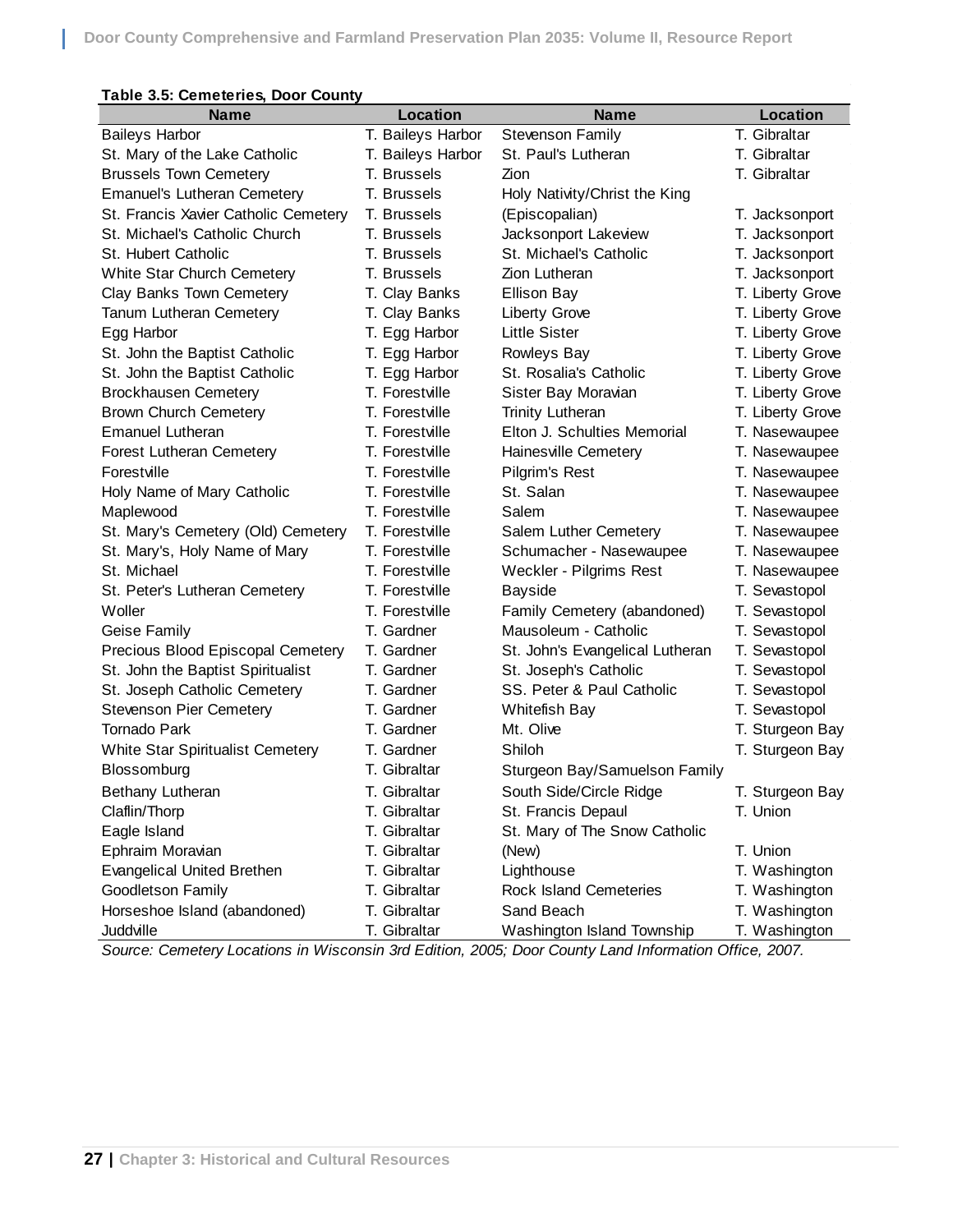# **CULTURAL RESOURCES**

Participants at the county-wide visioning sessions held between 2006 and 2007 highly valued the county's cultural resources, ranking them among Door County's greatest assets and as major contributors to the county's quality of life.

Cultural resources in the county include a wide array of associations and schools, galleries and studios, theatre groups, performing arts centers, and festivals. A diversity of galleries, studios, museums, and performance spaces offer the opportunity to see original works by local painters, potters, sculptors, craftsmen, weavers, and performers, many of whom draw inspiration from the natural beauty of the area. Education centers offer opportunities for people of all ages to learn about the natural environment, art, folk art, dance, drama, history, horticulture, literature, and many other topics.

As part of a larger national study, the Wisconsin Arts Board (WAB) released in 2002 the results of a study of the economic impact of the non-profit arts industry in Wisconsin. This study, the most recent one done by the WAB, included detailed economic data from approximately 300 arts organizations in Wisconsin, including many in Door County. Door County also commissioned its own local study and found that Door County arts organizations and their audiences:

- supported the full-time equivalent of 427 jobs;
- paid \$6.5 million in household income to local residents;
- generated \$614,000 in revenue for local governments; and
- generated \$813,000 in revenue for the state government.

## **ASSOCIATIONS**

Door County has a variety of associations dedicated to cultural education, appreciation, awareness, outreach, events, and exhibits.

- **Door County Art League.** The Door County Art League was established in 1986 for the purpose of developing active community interest in the field of creative arts. Membership is open to artists and all other persons interested in and supportive of the visual arts in Door County.
- **Peninsula Arts Association.** Established in 1937, the Peninsula Arts Association is Door County's oldest non-profit. Historically, the organization has re-granted funds provided by the Wisconsin Arts Boards, matched locally on a dollar-for-dollar basis, to local artists and arts organizations. Currently, the Association is not receiving funds from the Wisconsin Arts Board and is revamping their funding process.
- **Potter's Guild.** The Door County Potters' Guild is a community of professional, resident craftspeople making functional and decorative work in clay. Established in 1976, the Guild encourages support and camaraderie between its half-dozen or more members, and is dedicated to the creation of high quality ceramics.
- **Washington Island Art Association.** Washington Island Art Association is a non-profit organization dedicated to providing high quality workshops to its artist members on Washington Island. Membership in the Association is open to professional and amateur artists and is also a requirement in order to teach or participate in a sponsored workshop.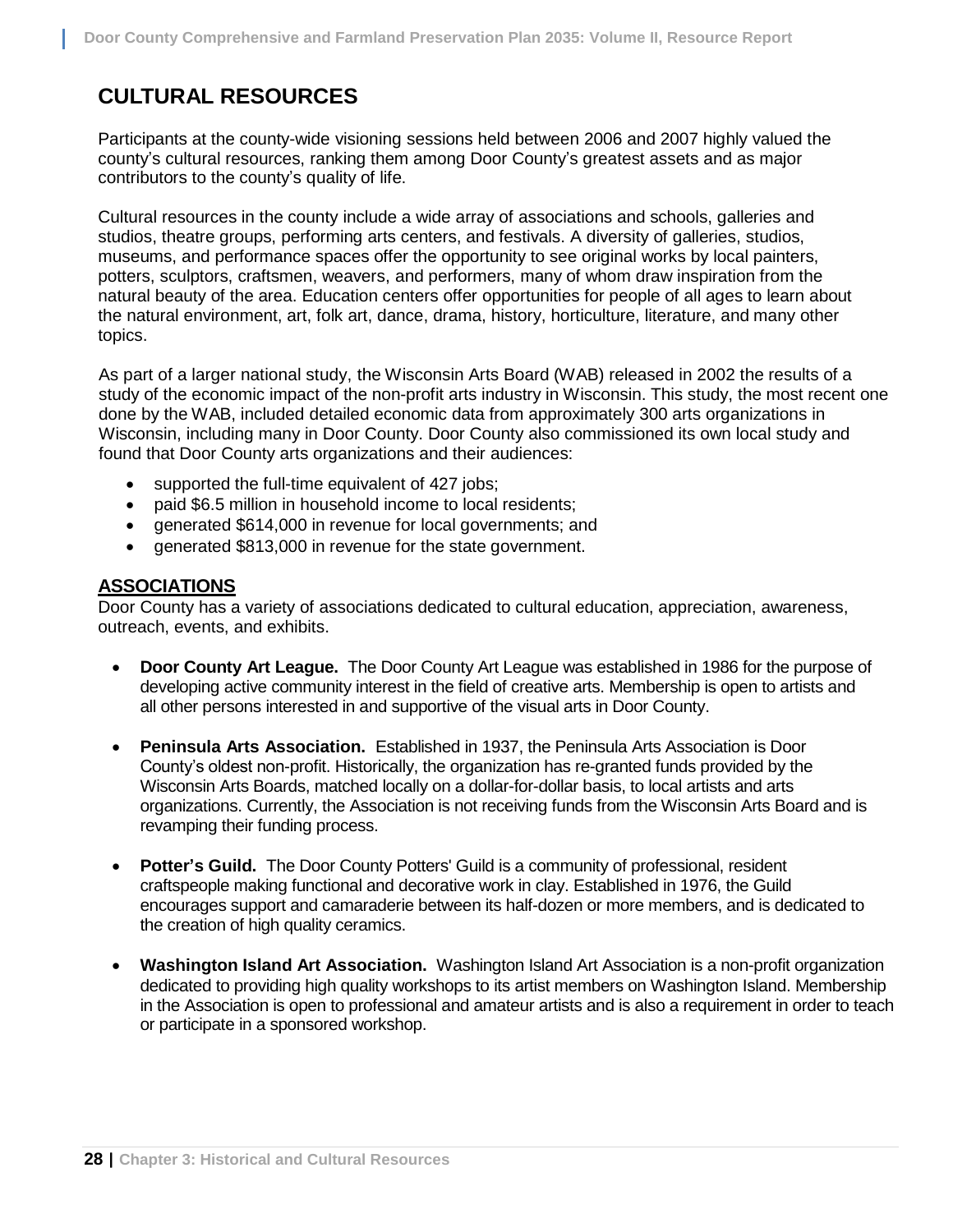## **CULTURAL AND ENVIRONMENTAL EDUCATIONAL OPPORTUNITIES**

Door County has a variety of cultural and educational opportunities for all ages of visitors and residents including the study of music, art, nature, and theatre. Note that museums, which offer an array of cultural and environmental educational opportunities, are listed in the historical resources section earlier in this chapter and are therefore not listed again here.

- **The Art and Nature Center.** Located in an old schoolhouse on Washington Island, the Art and Nature Center features an art gallery and a nature room. The Nature Room features live exhibits including a 180-gallon fish tank with lake fish, an observation beehive, an exhibit of local snakes, toads, and frogs, and hands-on exhibits such as microscopes and an extensive fossil collection. A naturalist is on staff to talk with visitors and lead hikes and classes. A variety of children's art classes are offered during July and August.
- **Birch Creek.** Founded in 1976, Birch Creek is located in the Town of Egg Harbor and offers a unique summer music school for students and nightly concerts for visitors and residents. Students, typically ages 14 to 19, are offered advanced training as well as the opportunity to perform publicly alongside nationally and internationally-renowned music professionals.
- **Björkunden (Björklunden vid Sjön).** Björklunden is a 425-acre estate on Lake Michigan in the Town of Baileys Harbor and serves as Lawrence University's northern campus, hosting retreats and seminars for Lawrence students throughout the academic year and adult continuing education seminars during the summer. The Björklunden lodge hosts many musical events that are open to the public and the facilities, including lodging, are available for use by private, public, and corporate groups for conferences, meetings, and special events.
- **The Clearing.** The Clearing is a "folk school" for adults, providing diverse educational experiences in a setting of quiet forests, meadows, and water. Located in Ellison Bay, The Clearing was established in 1935 by renowned landscape architect and conservationist Jens Jensen, and is listed on the State and National Registers of Historic Places.
- **Crossroads at Big Creek.** Located just east of the City of Sturgeon Bay, this 125-acre preserve includes several educational resource centers and an extensive all-season trail system that connects to evergreen and hardwood forests, streams, seasonal ponds, wetlands, and upland meadows. Crossroads offers experiential life-long learning focused on science, history, and the environment.
- **Doorways Theatre.** Sponsored by Door Shakespeare, Doorways is a summer theatre workshop offering classes at Björklunden, located in the Town of Baileys Harbor. Classes teach children communication, creative writing, and group social skills through the process of creating original theatre.
- **Francis Hardy Center for the Arts.** The Francis Hardy Center for the Arts is a non-profit organization with a gallery located in the heart of Ephraim's historic district on Anderson Dock. The mission of the Francis Hardy Center for the Arts is to promote awareness and appreciation of the arts through education and outreach programs, events, and exhibits. The Hardy Gallery showcases various educational exhibitions seasonally from May to October.
- **The Miller Art Museum.** The Miller Art Museum was established in 1975 by a gift from Ruth and Gerhard Miller to foster and inspire community creativity through its permanent collection and changing exhibitions, and to be a catalyst for enrichment through cultural, art appreciation, and educational programming for people of all ages. It is housed in a wing of the Sturgeon Bay Library.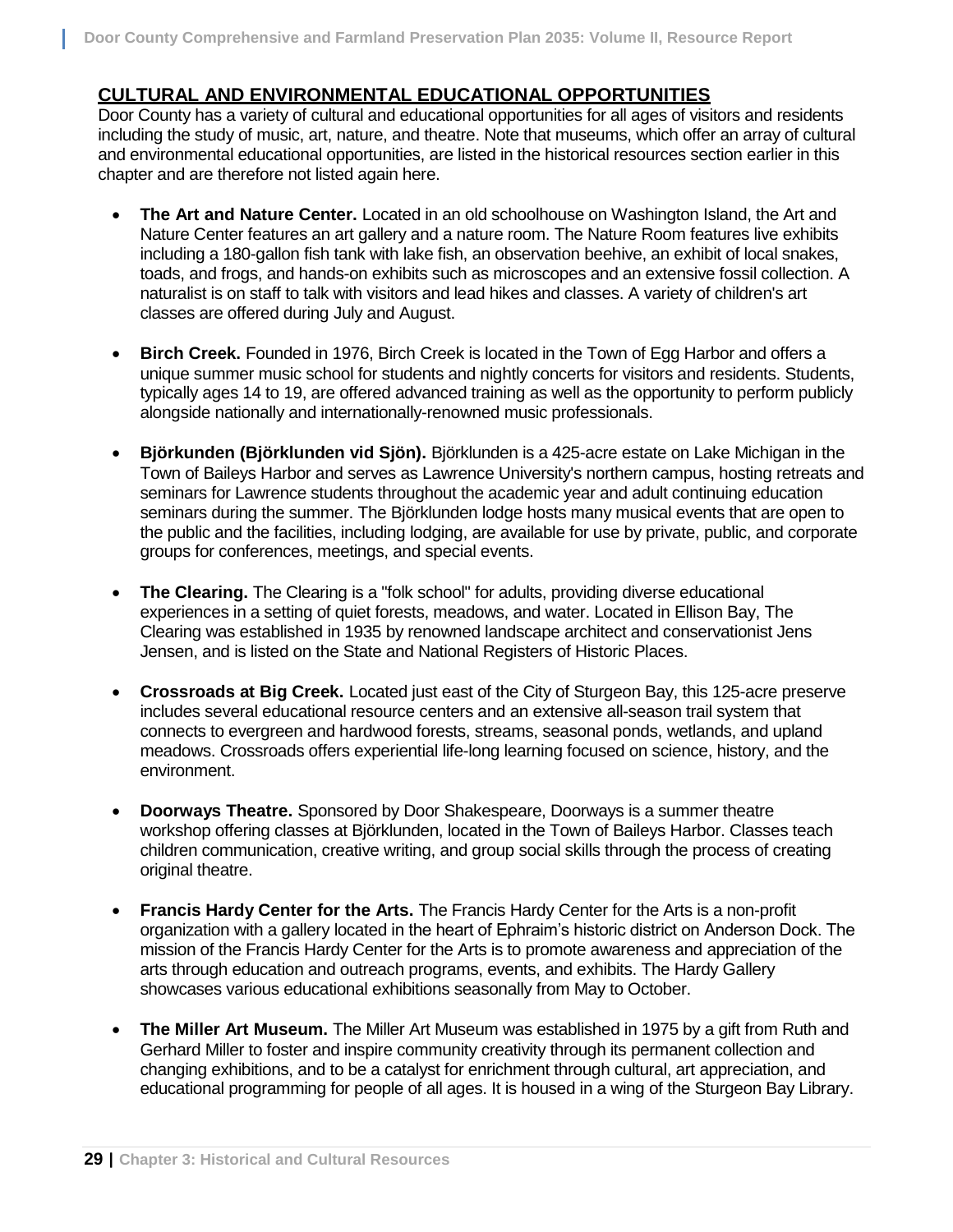- **Music and Arts School.** Located in Sturgeon Bay, the Music and Arts School offers year-round classes and summer camps in art, theatre, music, and dance for children ages 3 to 18.
- **Peninsula School of Art.** Founded in 1965, the Peninsula School of Art is located in Fish Creek (Town of Gibraltar). It offers a variety of year-round exhibitions, educational programs, and interdisciplinary exhibits combining art, theatre, music, and dance. In addition to exhibitions, the Guenzel Gallery hosts meet-the-artist events, lectures, live theatre, poetry readings, concerts, and other special events.
- **The Ridges Sanctuary.** The Ridges Sanctuary, formed in 1937, is the oldest non-profit nature preserve in the state. Comprised of more than 1,500 acres of pristine natural areas located in the Town of Baileys Harbor, the sanctuary has been designated as a State Natural Area, an Important Bird Area, and a National Natural Landmark. Environmental education programs are offered yearround as well as naturalist-led hikes. During the summer, day camp programs for children in preschool through fifth grade, family workshops, and a weekly lecture series are offered.
- **Sievers School of Fiber Arts.** Founded in 1979, Sievers School of Fiber Arts is a three-season visual arts and crafts school located on Washington Island. The school offers weeklong and weekend classes for students of all skill levels.
- **Third Avenue Playhouse.** The Third Avenue Playhouse (TAP) was founded in 1999 to provide high-quality, year-round community performing arts and educational opportunities in Door County. TAP seeks to inspire cultural awareness through classes and workshops, including a writer's workshop and classes in short and long fiction, poetry, and playwriting. TAP also offers theatre classes and summer camps for children and teens.

## **CULINARY ARTS, WINERIES, AND BREWERIES**

Door County has a variety of cooking schools, wineries, and breweries. The cooking schools offer instruction from professional chefs, with events and classes often focusing on local foods. The wineries offer a variety of award-winning locally produced wines along with tours, wine tasting facilities, and on-site sales.

## **COOKING SCHOOLS**

- **Savory Spoon Cooking School.** The Savory Spoon Cooking School, a member of the International Association of Culinary Professionals, is a seasonal school open from June to October.
- **Northeastern Wisconsin Technical College (NWTC).** Located in the City of Sturgeon Bay, NWTC offers a variety of cooking and food preservation classes, including a local foods cooking class.

## **WINERIES/BREWERIES**

- **Door County Brewing Company.** Located in the Town of Baileys Harbor, the Door County Brewing Company makes small batches of its specialty beers at this location.
- **Door Peninsula Winery.** Located in Carlsville (Town of Egg Harbor), the Door Peninsula Winery offers a production facility and a tasting room with over 50 samples.
- **Island Orchard Cider**. Located in Ellison Bay (Town of Liberty Grove), Island Orchard produces hard cider from apples grown on Washington Island. They specialize in traditional French cider, which has a lighter texture and is more wine-like.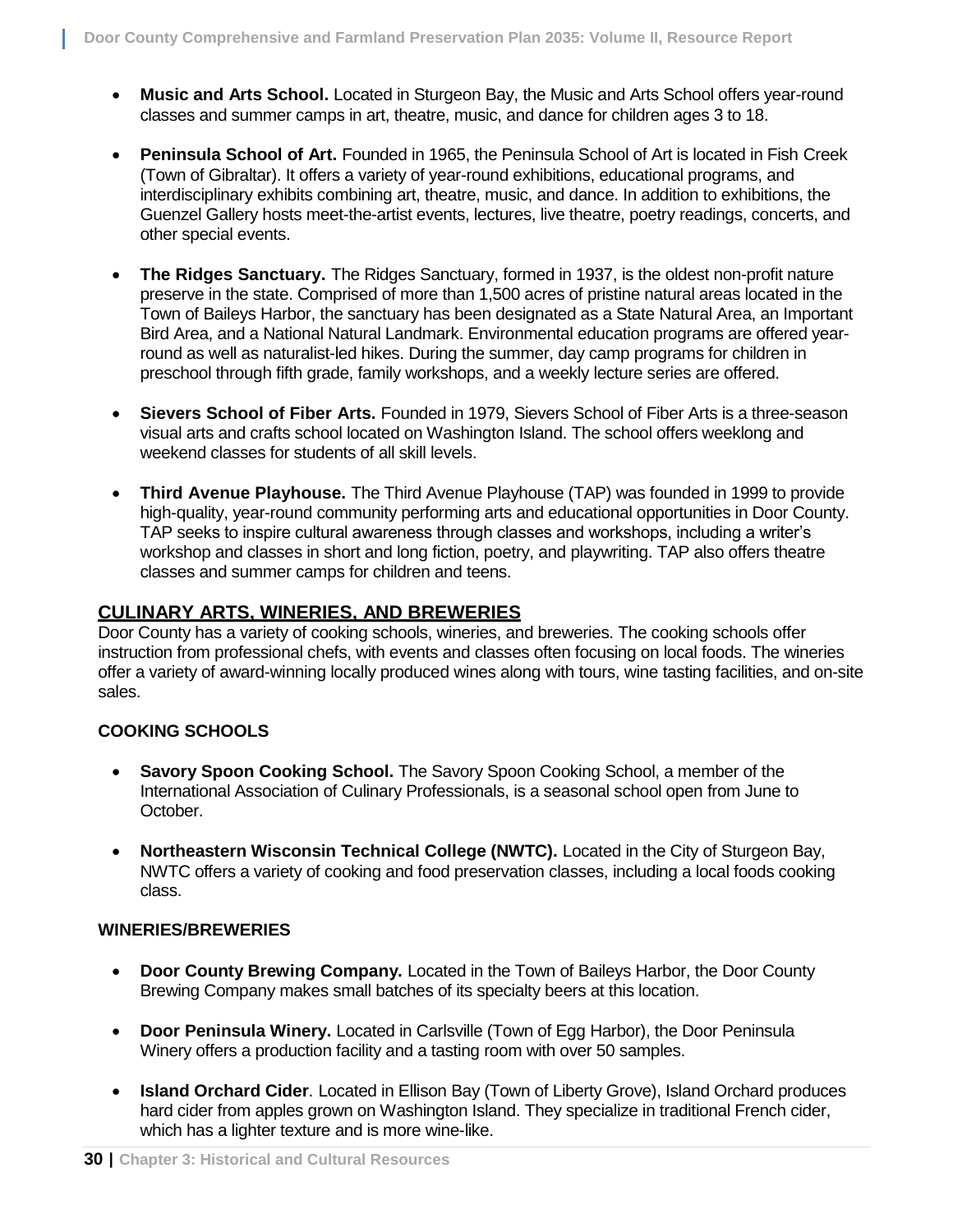- **Lo Artisan Distillery.** Lo Artisan Distillery, LLC is a family-run artisan rice whiskey distillery, located in the Town of Brussels.
- **Orchard Country Winery.** Founded in 1985, Orchard Country Winery is a small, family-owned winery housed in a historic dairy barn built in the early 1900s, located in Fish Creek (Town of Gibraltar). Over 100 acres of fruit-bearing trees and grape vines used in the wine making process are also located on-site.
- **Red Oak Vineyard.** Located in the City of Sturgeon Bay, Red Oak is a family-owned and operated winery and vineyard that produces traditional wines.
- **Shipwrecked Brewery**. Shipwrecked is a micro-brewery located in the Village of Egg Harbor, producing beer made with Door County cherry juice.
- **Simon Creek Vineyard & Winery.** Located in the Town of Jacksonport, Simon Creek offers wine tasting and tours of the vinery and processing facility.
- **Stone's Throw Winery.** Located at Peninsula Center in the Town of Baileys Harbor, Stone's Throw Winery offers traditional wines made from California and Door County grapes.

## **VISUAL ARTS: GALLERIES AND STUDIOS**

Door County has a long-standing tradition of attracting artists to the area, with a variety of galleries and studios up and down the peninsula displaying artwork by local, regional, state, and national artists. Artists also display their works at local shops, restaurants, and events. The types of arts found in the county include:

- Painting (oil, pastel, watercolor, etc.)
- Photography
- Sculpture (metal, wood, glass, pottery, etc.)
- Weavings
- Crafts (furniture, leather, etc.)

## **PERFORMING ARTS GROUPS AND VENUES**

Door County has a variety of performing arts groups providing entertainment for residents and visitors.

- **Northern Sky Theatre.** The Northern Sky Theatre (NST), the 2014 renamed American Folklore Theatre, produces original musical shows in repertory under an outdoor amphitheater in Peninsula State Park from June to August every year. NST also offers off-season shows at the Door Community Auditorium and the Historic Ephraim Village Hall. The mission of NST is to create, develop, and present professional musical and dramatic productions that will further the knowledge and appreciation of the culture and heritage of the United States.
- **Birch Creek Music Performance Center.** In addition to music education for young people, Birch Creek offers residents and visitors nightly concerts by students and music professionals during summer months. Birch Creek is located in the Town of Egg Harbor.
- **Door Community Auditorium.** A 750-seat venue, Door County Auditorium features excellent acoustics and an intimate setting for professional and community performances. Year-round programming includes the Fireside Coffeehouse Concert Series, Peninsula Music Festival, St. Norbert Lecture Series, local and professional theatre, dance, and music. The Door Community Auditorium seeks to serve as an arts, cultural, and educational center for the entire region.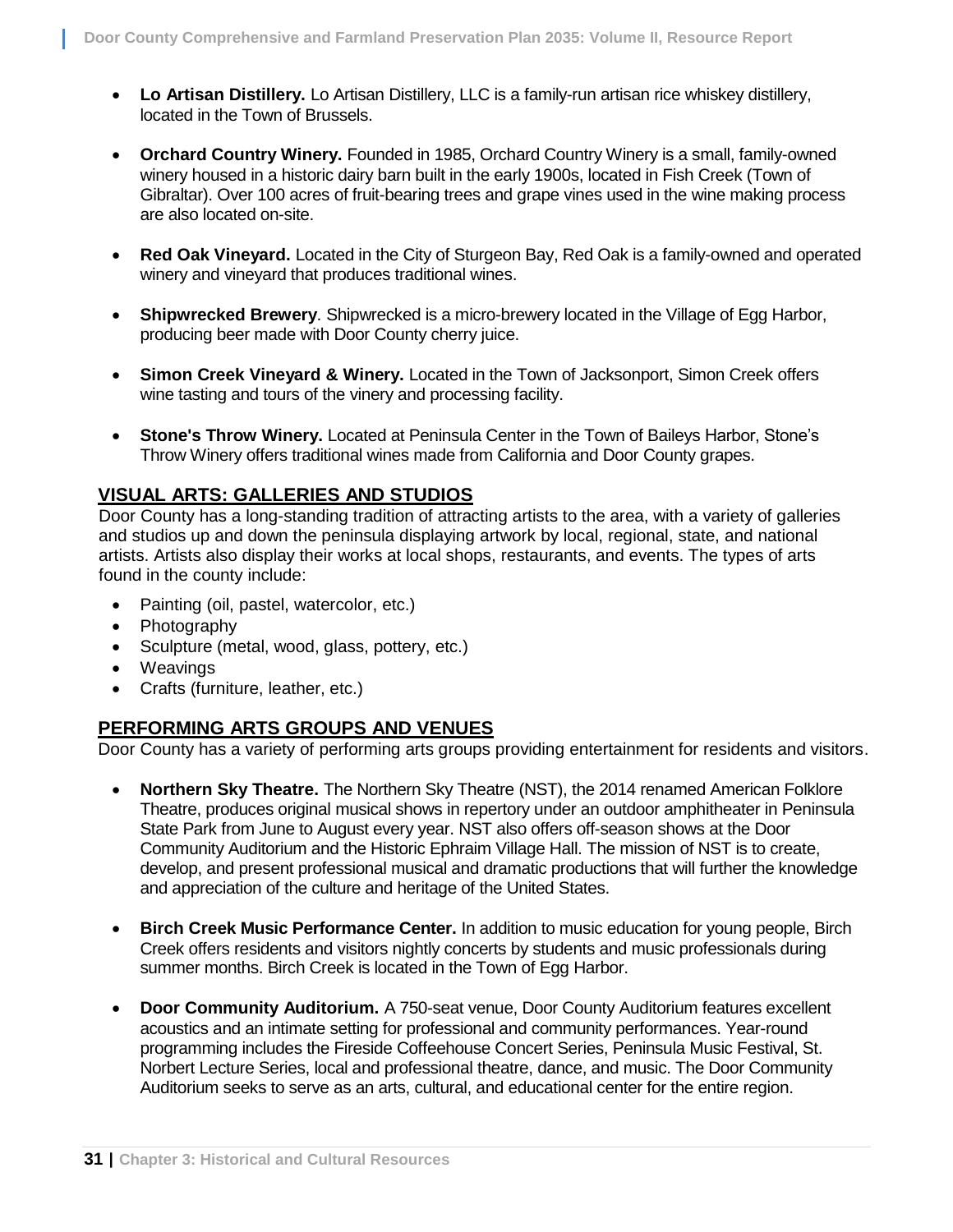- **Door Shakespeare.** Door Shakespeare is a non-profit professional theatre troupe that performs Shakespeare and other classical theatre during the summer in an outdoor garden setting located at Björklunden in the Town of Baileys Harbor.
- **Isadoora Theatre Company.** Isadoora is a semi-professional non-profit community theatre organization with a 3-show season running October through May at various venues in Door County. The mission of Isadoora Theatre Company is to celebrate theatre through its basic elements of movement, music, story, and thought.
- **Island Players.** Since 1984, Island Players has served Washington Island as a non-profit community theatre. Players produce full-length plays and musical productions, sponsor workshops and informal play readings, and provide programs in the public school and a summer acting camp for children.
- **Midsummer's Music Festival.** Started in 1991 as a festival of chamber ensemble music held over several weeks in the summer, Midsummer's Music Festival now offers numerous professional concert programs throughout the year in churches, private homes, art galleries, and retreat centers throughout the county.
- **Peninsula Music Festival.** The Peninsula Music Festival offers nine professional symphonic concerts over the course of three weeks each August at the Door Community Auditorium in Fish Creek (Town of Gibraltar). Professional orchestral musicians come from all over the world to be part of this annual Music Festival.
- **Peninsula Players.** Founded in 1935, Peninsula Players is America's oldest professional resident summer theatre. Peninsula Players offers five shows each season, varying from comedies to drama, with nightly performances in an open-air theatre. It is located along the shoreline of Green Bay, between the Village of Egg Harbor and Fish Creek (Town of Gibraltar).
- **Paul Sills' Wisconsin Theater Game Center.** The Sills' center, located in the Town of Liberty Grove, offers one-week improvisational theatre intensives for students, actors, directors, and teachers.
- **Holiday Music Motel/Steel Bridge Songfest.** Located in the City of Sturgeon Bay, the Holiday Music Motel is a fully operational motel featuring live music events, collaborative songwriting retreats and a radio station that exclusively broadcasts the music created within the motel. The Steel Bridge Songfest (SBSF) was established in 2005 by Citizens for Our Bridge, Inc. as a music festival promoting the preservation of the Michigan Street Bridge and the Third Avenue Historic District. The songwriting retreat for this songfest takes place at the motel.
- **Third Avenue Playhouse.** In addition to its educational programming, each year Third Avenue Playhouse (TAP) sponsors numerous local theatre productions at its location in the City of Sturgeon Bay. TAP offers performance space to other theatre as well as music ensembles.
- **Trueblood Performing Arts Center.** The mission of the Trueblood Performing Arts Center is to provide and maintain a public facility in which creativity may flourish and to encourage public participation in education and entertainment for the residents and visitors to Washington Island.
- **Washington Island Music Festival.** Washington Island hosts a music festival each August. The festival is a series of concerts performed by world class musicians who donate their talents and spend two weeks living and performing on the island.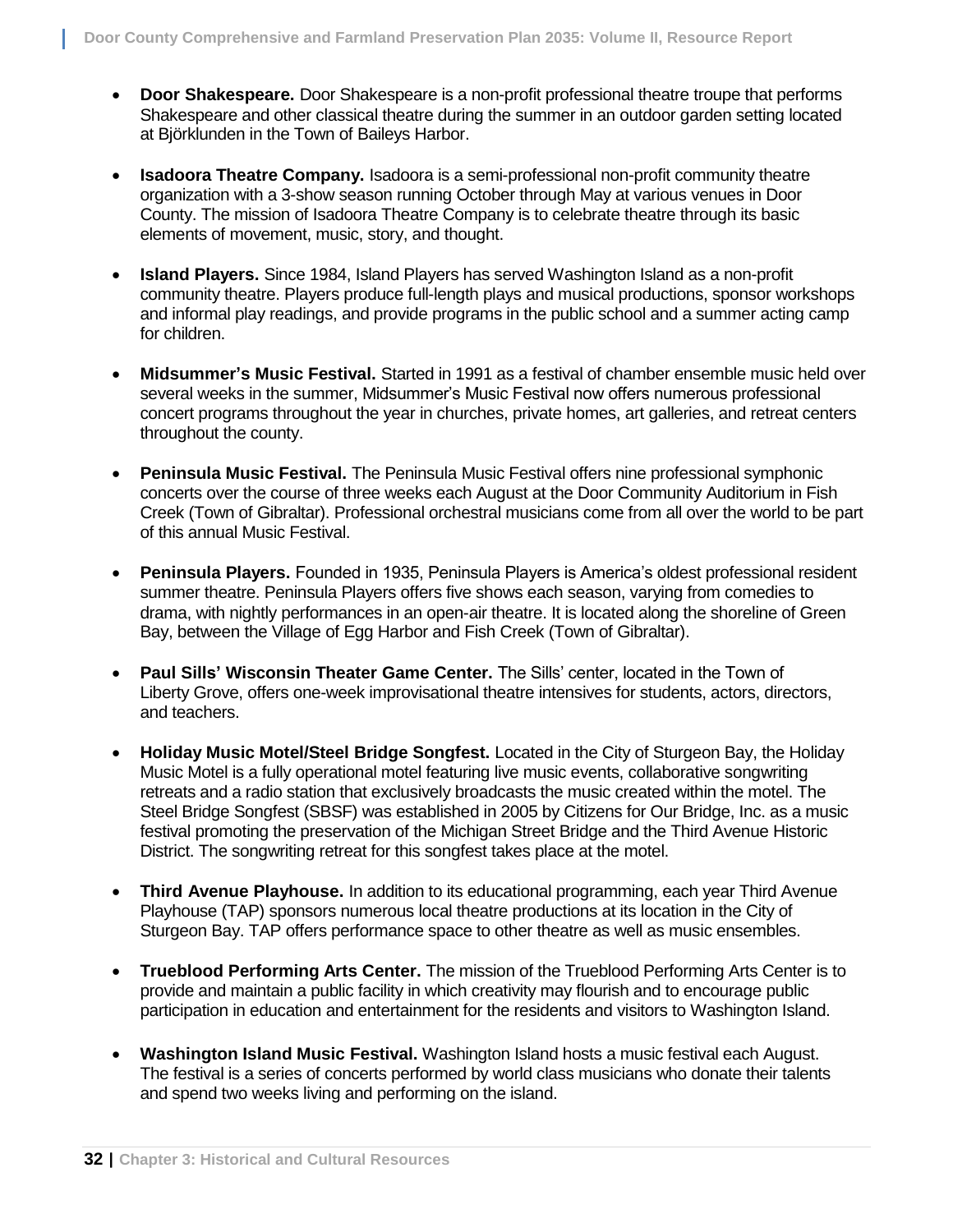Other performing arts venues in the county include coffee shops, galleries, taverns, restaurants, and open-air performance spaces. Listed below are municipal outdoor venues with regularly scheduled music performances during the summer months.

- **City of Sturgeon Bay.** Between mid-June and late August, Martin Park hosts the weekly Harmony by the Bay concerts.
- **Village of Egg Harbor**
	- o Peg Egan Performing Arts Center. The Peg Egan Performing Arts Center is an outdoor amphitheater in the Village of Egg Harbor that hosts a variety of musical performances throughout the summer months.
	- $\circ$  Eames Cherry View Park. This band shelter hosts a free sunset concert series during the summer months.
- **Village of Ephraim.** Local music is offered weekly during the summer months at the Harborside Park gazebo. In the event of rain, concerts take place at the historic village hall.
- **Village of Sister Bay.** From mid-June to mid-August, the Village of Sister Bay's "Concerts in the Park" performances take place in the Waterfront Park gazebo.
- **Town of Baileys Harbor.** Between June and August, weekly concerts are offered on the lawn of the Town Hall.

## **FESTIVALS**

Door County has many festivals and complimentary events throughout the year, providing social, celebratory, cultural, and educational opportunities for visitors and residents alike. Listed in this section are the standing festivals. Detailed information is available through the Door County Visitor Bureau or the local business/civic associations listed immediately below. (See the Resources and Further Information section for Visitor Bureau contact information.)

## **BUSINESS/CIVIC ASSOCIATIONS**

- Door County Visitor Bureau
- Baileys Harbor Community Association
- Carlsville Business Association
- Door County North Business Association
- Egg Harbor Business Association
- Ephraim Business Council
- Fish Creek Civic Association
- Jacksonport Area Business Association
- Sister Bay Advancement Association
- Sturgeon Bay Visitor & Convention Bureau
- Washington Island Chamber of Commerce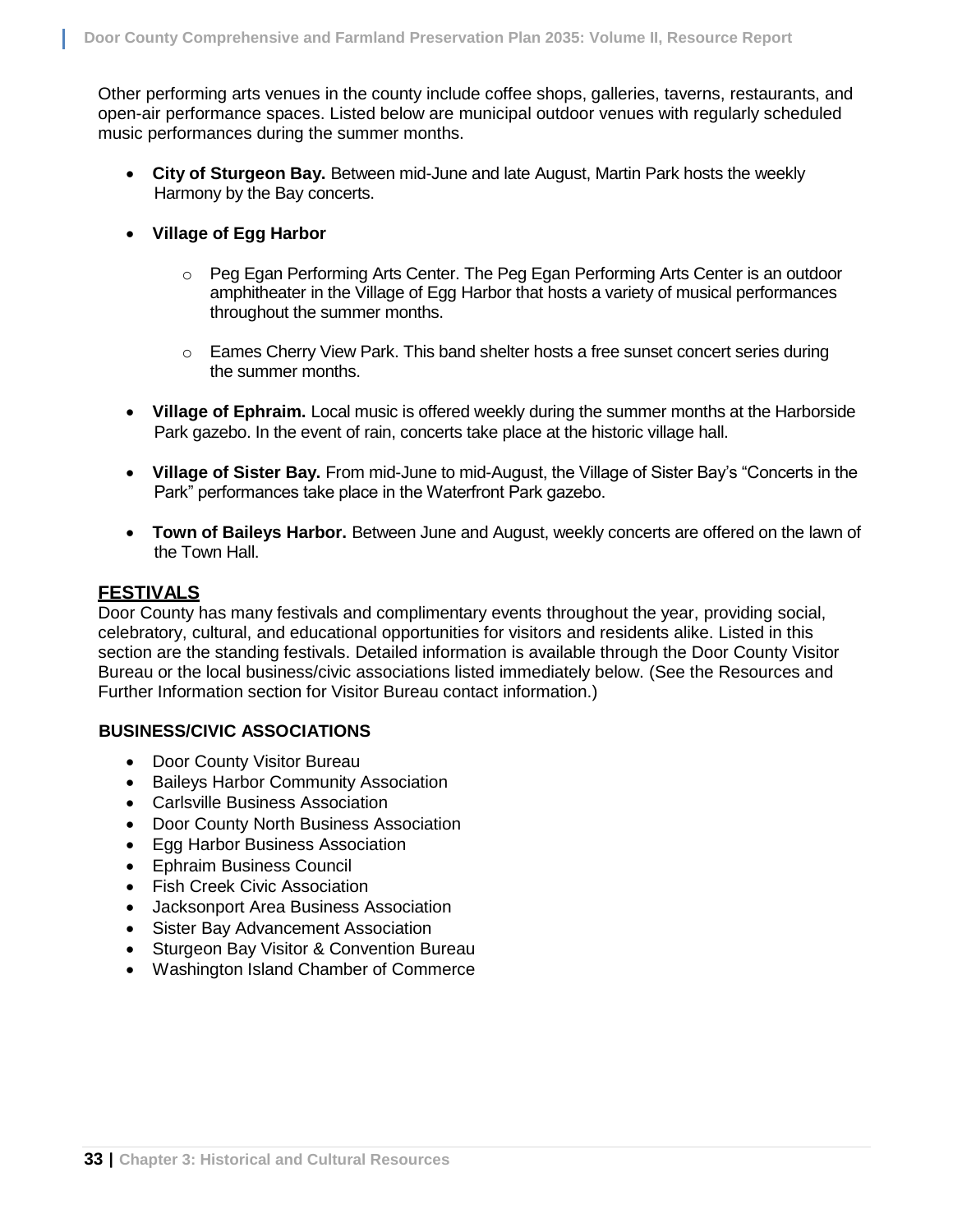## **FESTIVALS AND EVENTS**

## **May**

- Season of Blossoms. County-wide celebration of spring with events in numerous communities.
- Door County Half Marathon (Peninsula State Park)

## **June**

- Steel Bridge Songfest (City of Sturgeon Bay)
- Door County Ride for Nature
- Door County Beer Festival (Town of Baileys Harbor)
- Ephraim Fyr Bal [Festival](http://www.doorcounty.com/web/event.asp?eventid=3662&AreaId=0)
- [Little Sturgeon Days](http://www.doorcounty.com/web/event.asp?eventid=3672&AreaId=0) (Town of Gardner)
- [Olde Ellison Bay](http://www.doorcounty.com/web/event.asp?eventid=3675&AreaId=0) Days (Town of Liberty Grove)

## **July**

- Fourth of July: Day-long festivals in the Town of Baileys Harbor and the Village of Egg Harbor; fireworks in Fish Creek (Town of Gibraltar), Gills Rock (Town of Liberty Grove), and the City of Sturgeon Bay.
- [Annual Jefferson](http://www.doorcounty.com/web/event.asp?eventid=3693&AreaId=0) Street Festival (City of Sturgeon Bay)
- [Belgian Days](http://www.doorcounty.com/web/event.asp?eventid=3694&AreaId=0) (Town of Brussels)
- Summer Cherry [Harvest Fest](http://www.doorcounty.com/web/event.asp?eventid=3700&AreaId=0) at the Orchard Country Winery and Market (Highway 42 between Egg Harbor and Fish Creek)
- Carlsville Days (Town of Egg Harbor)
- Washington Island Fly-In/Fish Boil
- Door County Triathlon

## **August**

- Washington Island Scandinavian Festival
- Jacksonport's Annual Cherry Fest
- Door County Fair (City of Sturgeon Bay)
- Hardy Gallery Festival of the Arts (Village of Ephraim)
- Thresheree and Antique Machinery Show (Town of Sevastopol, south of Valmy)
- Washington Island Fair and Parade
- Sons of Norway Norskfest (Bay View Lutheran Church, Sturgeon Bay)
- Kermiss (traditional Belgian harvest celebration; held throughout Southern Door towns starting late August through September)

## **September**

- Sister Bay's Labor Day Weekend Marina Fest
- Jazz on Jefferson (City of Sturgeon Bay)
- Annual Corn Fest (Schopf's Hilltop Dairy, Town of Egg Harbor)
- Old World Craft Fair (Jefferson Street, City of Sturgeon Bay)
- Ephraim's Saturday Stroll
- Harvest Festival and Harvest Moon Celebration (City of Sturgeon Bay)
- Baileys Harbor Autumnfest
- Fall Harvest Fest (Orchard Country Winery and Market; Highway 42 between Egg Harbor and
- Fish Creek)
- Door County Century Ride
- Peninsula Century Ride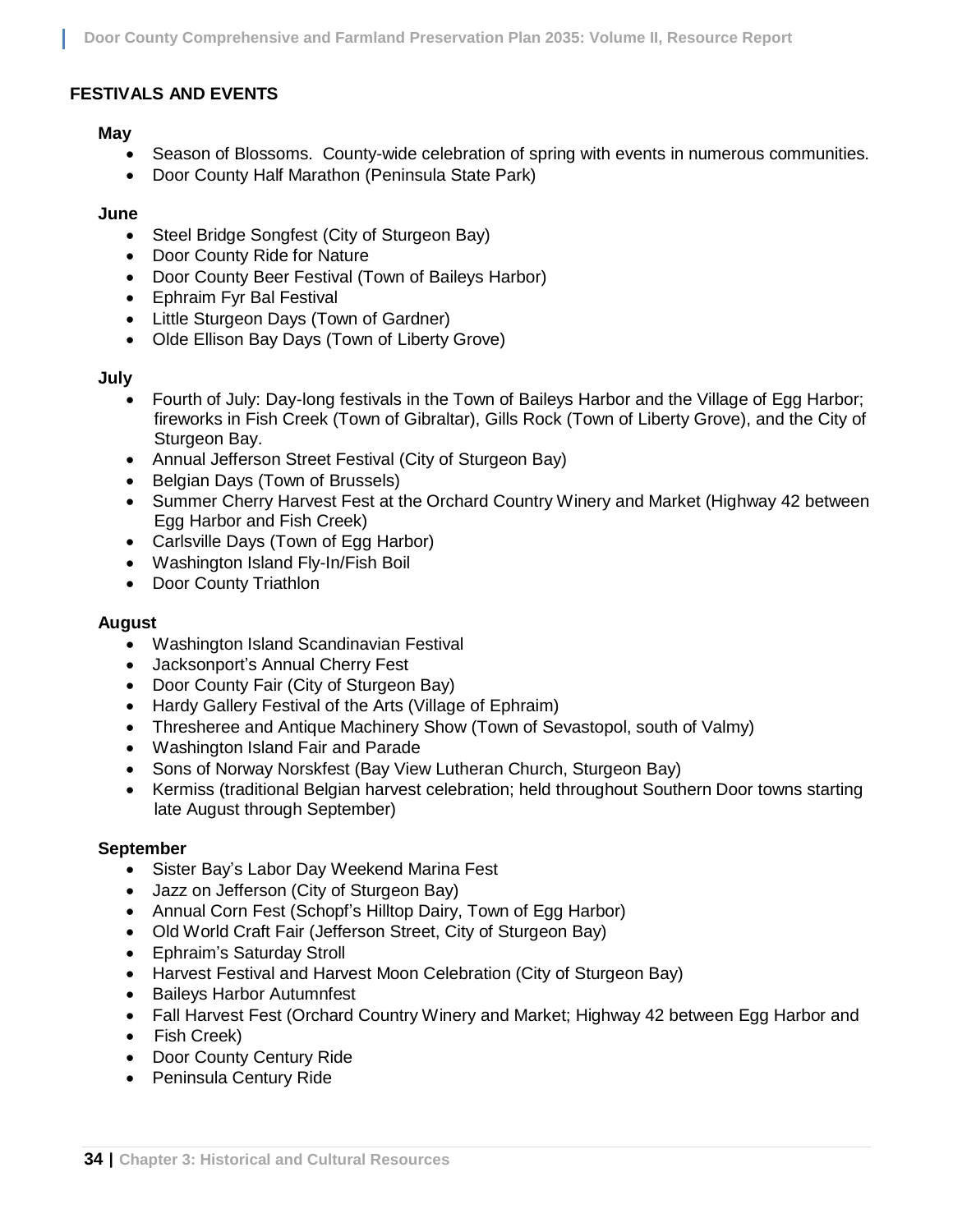**Door County Comprehensive and Farmland Preservation Plan 2035: Volume II, Resource Report**

## **October**

- Harvest Festival (City of Sturgeon Bay)
- Pumpkin Patch Festival (Village of Egg Harbor)
- Townline Art Fair (Ephraim)
- Washington Island Cider Pressing Party and Fall Festival
- Sister Bay Fall Festival
- Fall 50 (running event)

## **November**

- Christmas by the Bay (City of Sturgeon Bay)
- Capture the Spirit (Villages of Ephraim and Sister Bay)

## **RESOURCES AND FURTHER INFORMATION**

## **LOCAL ORGANIZATIONS AND INITIATIVES**

**American Folklore Theatre** [\(http://www.folkloretheatre.com\)](http://www.folkloretheatre.com/)

**The Art and Nature Center** [\(http://www.wianc.org\)](http://www.wianc.org/)

**Birch Creek** [\(http:/www.birchcreek.org\)](http://www.birchcreek.org/)

**Björklunden** [\(http://www.lawrence.edu/dept/bjork\)](http://www.lawrence.edu/dept/bjork)

**The Clearing** [\(http://www.theclearing.org\)](http://www.theclearing.org/)

**Crossroads at Big Creek** [\(http://www.crossroadsatbigcreek.org\)](http://www.crossroadsatbigcreek.org/)

## **Door County Archives** (no Web site)

434 and 442 Michigan Street (next to the Door County Historical Museum) Sturgeon Bay, WI 54235 Phone: (920) 743-2563 The Door County Archives secures, maintains, and makes accessible official records of county organizations and agencies, and other records and photos of historical value relating to life in Door County.

**Door County Art League** [\(http://www.doorcountyartleague.org\)](http://www.doorcountyartleague.org/)

## **Door Community Auditorium** [\(http://www.dcauditorium.org\)](http://www.dcauditorium.org/)

## **Door County Library** - **Laurie History Room** [\(http://www.dcl.lib.wi.us\)](http://www.dcl.lib.wi.us/)

Located within the Sturgeon Bay Library, the Laurie History Room houses a collection of books and information on Door County and Wisconsin history. Also available are decades of the local newspaper on microfilm for reading and printing, plat books going back to 1899, and a list of everyone buried in Door County cemeteries.

## **Door County Maritime Museum** [\(http://www.dcmm.org\)](http://www.dcmm.org/)

 **Sturgeon Bay Museum** 120 North Madison Avenue Sturgeon Bay, WI 54235 Phone: (920) 743-5958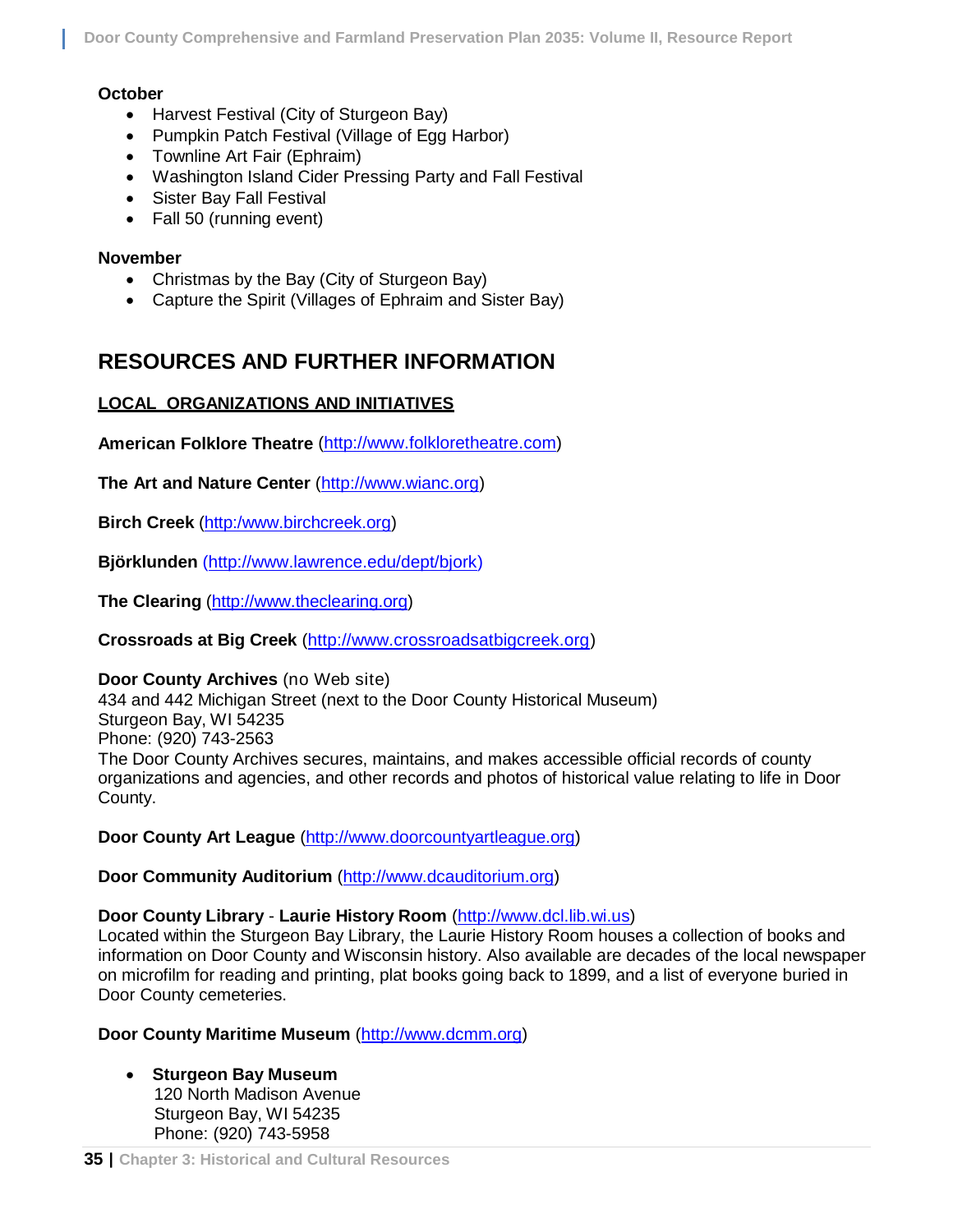**Gills Rock Museum** 12724 Wisconsin Bay Road Ellison Bay, WI 54210 Phone: (920) 854-1844

**Door County Visitor Bureau (DCVB)** [\(http://www.doorcounty.com\)](http://www.doorcounty.com/)

Door County Event Calendar (www.doorcounty.com/web/dcevent calendar.asp) Business associations' Web site addresses: For a list of Door County business associations and their contact information, go to the DCVB Web site and select "Plan Your Trip" to get to the "Door County Service Directory," then select the "Visitor Information" link.

**Door Shakespeare** [\(http://www.doorshakespeare.com\)](http://www.doorshakespeare.com/)

**Francis Hardy Center for the Arts** [\(http://www.thehardy.org\)](http://www.thehardy.org/)

**Gibraltar Historical Society** [\(http://www.gibraltar150.com\)](http://www.gibraltar150.com/)

**Isadoora Theatre Company** [\(http://www.isadoora.com\)](http://www.isadoora.com/)

**Island Players** [\(http://www.washingonislandchamber.com/arts\)](http://www.washingonislandchamber.com/arts)

**Lo Artisan Distillery** [\(http://www.loartisandisillery.com\)](http://www.loartisandisillery.com/)

**Midsummer Music Festival** [\(http://www.midsummersmusic.com\)](http://www.midsummersmusic.com/)

**The Miller Art Museum** [\(http://www.millerartmuseum.org\)](http://www.millerartmuseum.org/)

**Paul Sills' Wisconsin Theater Game Center** [\(http://www.paulsills.com\)](http://www.paulsills.com/)

**Peninsula Arts Association** [\(http://www.peninsulaartsassociation.com\)](http://www.peninsulaartsassociation.com/)

**Peninsula Arts and Humanities Alliance** [\(http://www.doorcountyarts.com\)](http://www.doorcountyarts.com/)

**Peninsula Music Festival** [\(http://www.musicfestival.com\)](http://www.musicfestival.com/)

**Peninsula Players** [\(http://www.peninsulaplayers.com\)](http://www.peninsulaplayers.com/)

**Peninsula School of Art** [\(http://www.peninsulaartschool.com\)](http://www.peninsulaartschool.com/)

**The Ridges Sanctuary** [\(http://www.ridgesanctuay.org](http://www.ridgesanctuay.org/))

**Sievers School of Fiber Arts** [\(http://www.sieversschool.com\)](http://www.sieversschool.com/)

**Steel Bridge Songfest** [\(http://www.steelbridgesongfest.org\)](http://www.steelbridgesongfest.org/)

**Third Avenue Playhouse** [\(http://www.ThirdAvenuePlayhouse.com\)](http://www.thirdavenueplayhouse.com/)

**Washington Island Art Association** [\(http://www.washingtonislandchamber.com/arts\)](http://www.washingtonislandchamber.com/arts)

**Washington Island Music Festival** [\(http://www.washingtonislandmusicfestival.com\)](http://www.washingtonislandmusicfestival.com/)

**Trueblood Performing Arts Center (PAC)** [\(http://www.truebloodpac.com\)](http://www.truebloodpac.com/)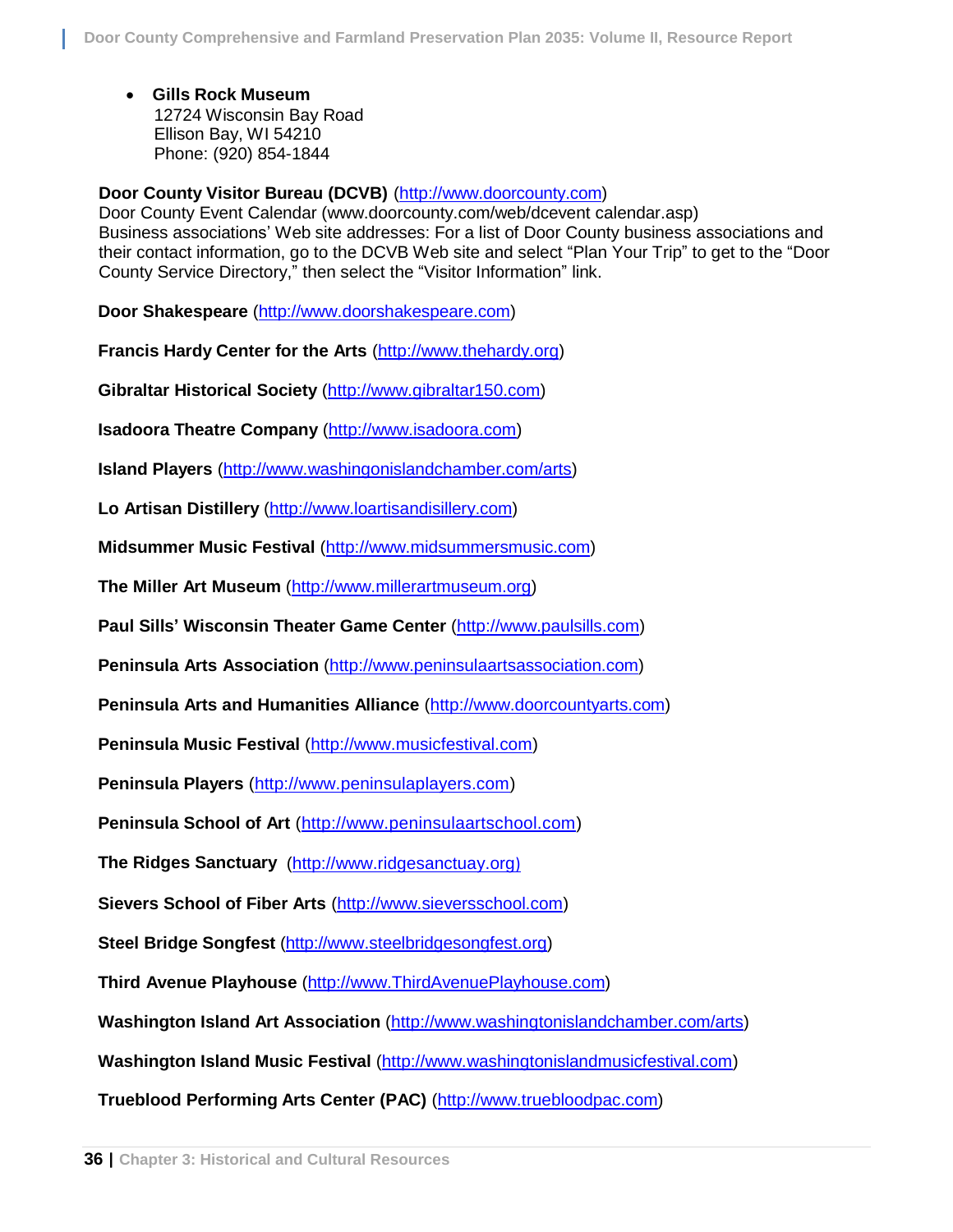**Washington Island Archives** (no Web site)

Washington Island Community Center 910 Main Road Washington Island, WI 54246 Phone: (920) 847-3072

E-mail: [washisldarchives@gmail.com](mailto:washisldarchives@gmail.com)

Located in the Washington Island Community Center, the Washington Island Archives is a repository for Town of Washington records, including tax, school, Census, cemetery, and genealogical records; publications produced on the island as well as island articles submitted to the *Door County Advocate*; and pictures, maps, audio tapes, and video tapes.

## **COOKING SCHOOLS, WINERIES, DISTILLERIES, AND BREWERIES**

**Door County Brewing Company** [\(http://www.doorcountybrewingco.com\)](http://www.doorcountybrewingco.com/)

**Door Peninsula Winery** [\(http://www.dcwine.com\)](http://www.dcwine.com/)

**Island Orchard Cider** [\(http://www.islandorchardcider.com\)](http://www.islandorchardcider.com/)

**Orchard Country Winery** [\(http://www.orchardcountry.com\)](http://www.orchardcountry.com/)

**Red Oak Vineyard** [\(http://www.redoakvineyard.com\)](http://www.redoakvineyard.com/)

**Savory Spoon Cooking School** [\(http://www.savoryspoon.com\)](http://www.savoryspoon.com/)

**Shipwrecked Brewery** [\(http://www.shipwreckedmicrobrew.com\)](http://www.shipwreckedmicrobrew.com/)

**Simon Creek Vineyard & Winery** [\(http://www.simoncreekvineyard.com\)](http://www.simoncreekvineyard.com/)

**Stone's Throw Winery** [\(http://www.stonesthrowwinery.com\)](http://www.stonesthrowwinery.com/)

## **REGIONAL, STATE, AND FEDERAL ORGANIZATIONS AND INITIATIVES**

## **Bay-Lake Regional Planning Commission** [\(http://www.baylakerpc.org\)](http://www.baylakerpc.org/)

Through a grant from the Wisconsin Historical Society, Bay-Lake Regional Planning Commission commissioned a survey in 1998 to provide information regarding Door County's historical and architectural resources in eleven unincorporated communities, including: Carnot, Maplewood, Valmy, Jacksonport, Baileys Harbor, Peninsula Center, Rowleys Bay, Ellison Bay, Gills Rock, and Washington and Detroit Harbors. This report may be useful in the development of local preservation plans; to identify buildings, structures, sites, and historic districts that meet the criteria for listing on the National Register of Historic Places; and to increase public and private sector awareness of the county's historical and architectural heritage.

#### **National Trust for Historic Preservation** [\(http://www.PreservationNation.org\)](http://www.preservationnation.org/)

The National Trust for Historic Preservation provides leadership, education, advocacy, and resources to save America's diverse historic places and revitalize communities.

#### **Wisconsin Arts Board** (http://www.[artsboard.wisconsin.gov\)](http://www.artsboard.wisconsin.gov/)

The Wisconsin Arts Board is a state agency that nurtures creativity, cultivates expression, promotes the arts, supports the arts in education, stimulates community and economic development, and serves as a resource for people of every culture and heritage. The Americans for the Arts - Door County Study may be found at www.arts.state.wi.us/static/study/doorcounty.xls.